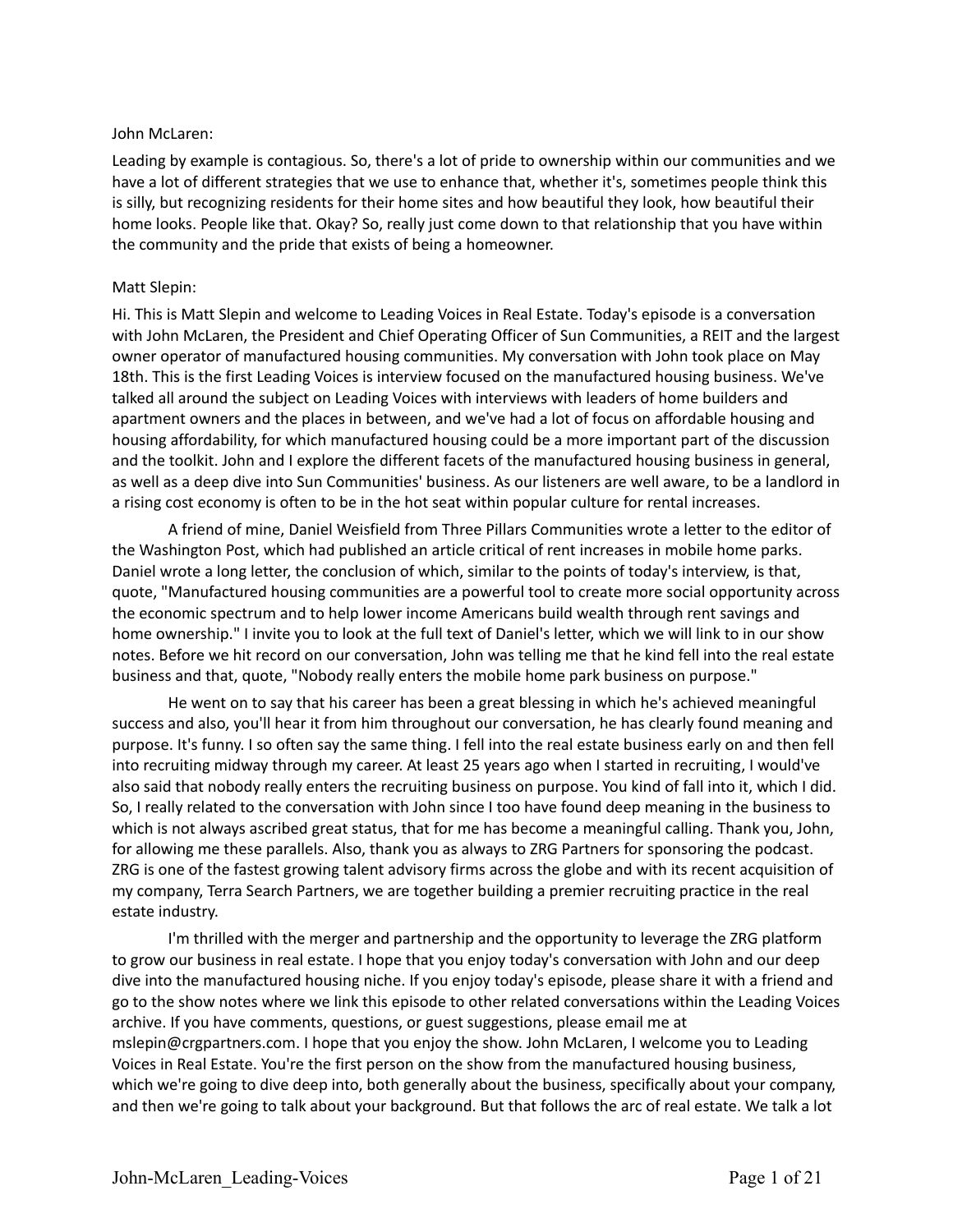about residential. We talk a lot about affordable housing, which really is what manufactured is. So, lots of themes here and lots of strings to pull on. So, I'm really excited about the conversation.

John McLaren:

Me too.

### Matt Slepin:

My first question is always just kind of a self introduction. So, tell the audience who you are, where you are, what your company is briefly, and then we're going to dive into all the things we just talked about.

#### John McLaren:

Sure. Again, Matt, it's great to be with you here this afternoon. My name's John McLaren. I'm the President and Chief Operating Officer of Sun Communities. We are a real estate investment trust. We have been a company since 1975, went publicly traded beginning in 1993. The way I describe the company is that we really have three main business lines, which the first and the biggest is our manufactured housing community portfolio, which represents about 50%, and then we have a pretty good sized recreational vehicle portfolio within that. Even within the RV side, we have a hybrid group, which is the combination of manufactured housing and RV. Then more recently, some additions of Safe Harbor Marinas, which is our marina portfolio, which is coast to coast in the United States, as well as Puerto Rico. Then our most recent venture was earlier this year, closing on a portfolio of 42 properties in the United Kingdom called Park Holidays.

So, it's been a really great four decades for the company as we've grown thoughtfully, methodically. I've been with Sun for about just almost 20 years, have had a variety of roles. First joined the company as a Regional Vice President, which meant that I had a small portfolio of properties that I was responsible for leading, and then grew into another position as the leader of our retailer side of what we do, which is the side of our business that sells homes within our communities, leases homes within our communities. Did that for a bit and then became Chief Operating Officer in 2008 and then President of the company in 2014. So, for me, as you might imagine, Matt, it's been a very fun, interesting, fulfilling career even before Sun, but most importantly, within Sun over the last 20 years. It's been a lot of fun.

#### Matt Slepin:

Right. It sounds great. Talk just a little bit about Sun's size and scale and role in the industry maybe as compared to competitors of scale, and then we'll dive into talking about what manufactured housing really means in the real estate world.

#### John McLaren:

Sure. Within our asset classes that we are in, there's really only one comparable that has all three of the business lines that we have that's of scale, and it's another publicly traded company that's out of Chicago. But our current portfolio as it stands in the beginning of May is we have about 646 properties across the United States, Canada, and the United Kingdom. I think the enterprise value of our company is approximately \$30 billion.

#### Matt Slepin:

Okay and that other company in Chicago is Zeal's company, isn't it?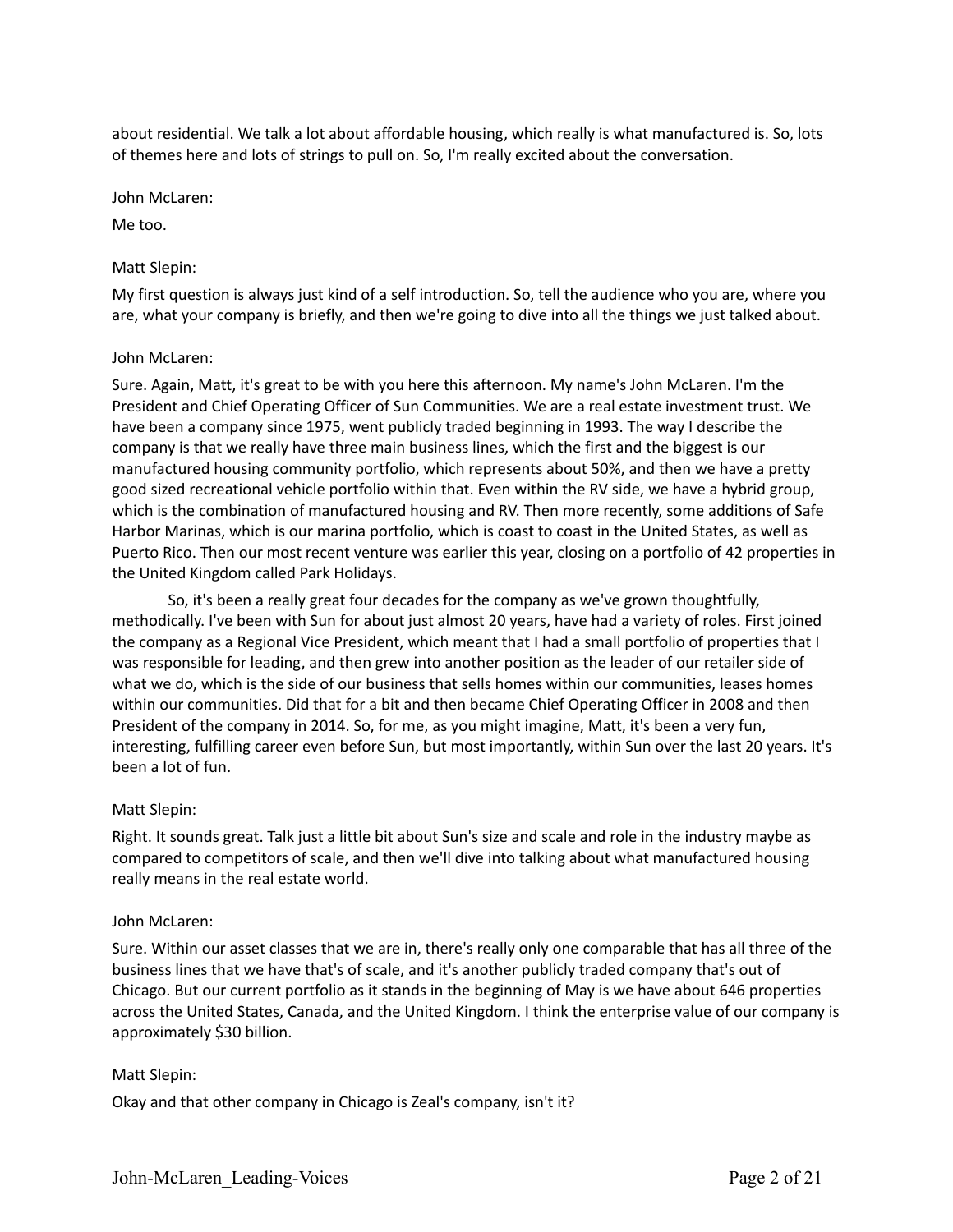John McLaren:

That's correct.

# Matt Slepin:

Just for comparison, what's their size, if we're comparing size here?

# John McLaren:

Well, they're a little smaller. Okay? We look to them as they are exceptional operators in the asset class as well. Some of the things that we've done, for example, the marina business, they actually were the first ones to get into that side of the business when you look at the comparison between us and them. So, I think the way I describe the relationship as we both lead and follow at different points in time in terms of strategies.

# Matt Slepin:

Right. What's the overall size of the manufactured housing world and how much of the manufactured housing stock in the country is in parks, if that's the right word, and how much are independent on someone's yard?

# John McLaren:

Good question. So, I think as of late, well, I think the last statistics I saw is about 22 million Americans live in manufactured homes across the country, of which about 4.3 million of them live in approximately, it's a little bit more than 40,000 communities throughout the United States. As you might imagine, a community could be defined as a very small one that maybe only has 20 home sites associated with it to very large ones, which may have 2,500 sites associated with a given community. So, the majority of people live in manufactured housing on private property. So, we represent probably a fifth, little bit more than a fifth of the number of people living in manufactured homes throughout America.

# Matt Slepin:

Mm-hmm. Then of that fifth, and I think the consolidation in the business, I think of mom and pops, I think of institutional. In the apartment business, we used to call it professionally managed apartments was, 20 years ago, the word they started to use that defined the difference. But that's a pretty small percentage, therefore, of the built population.

# John McLaren:

Yeah. That's correct. We represent 283 of those 43,000 communities that exist across America. So, the vast majority of them are going to be family mom and pop operations that get passed down from generation to generation.

# Matt Slepin:

Mm-hmm. Maybe last part of this question and we'll dive on other stuff. But therefore, the number of these communities of scale that can trade to institutional owners is a pretty thin business, although lots of people are talking about it.

John McLaren: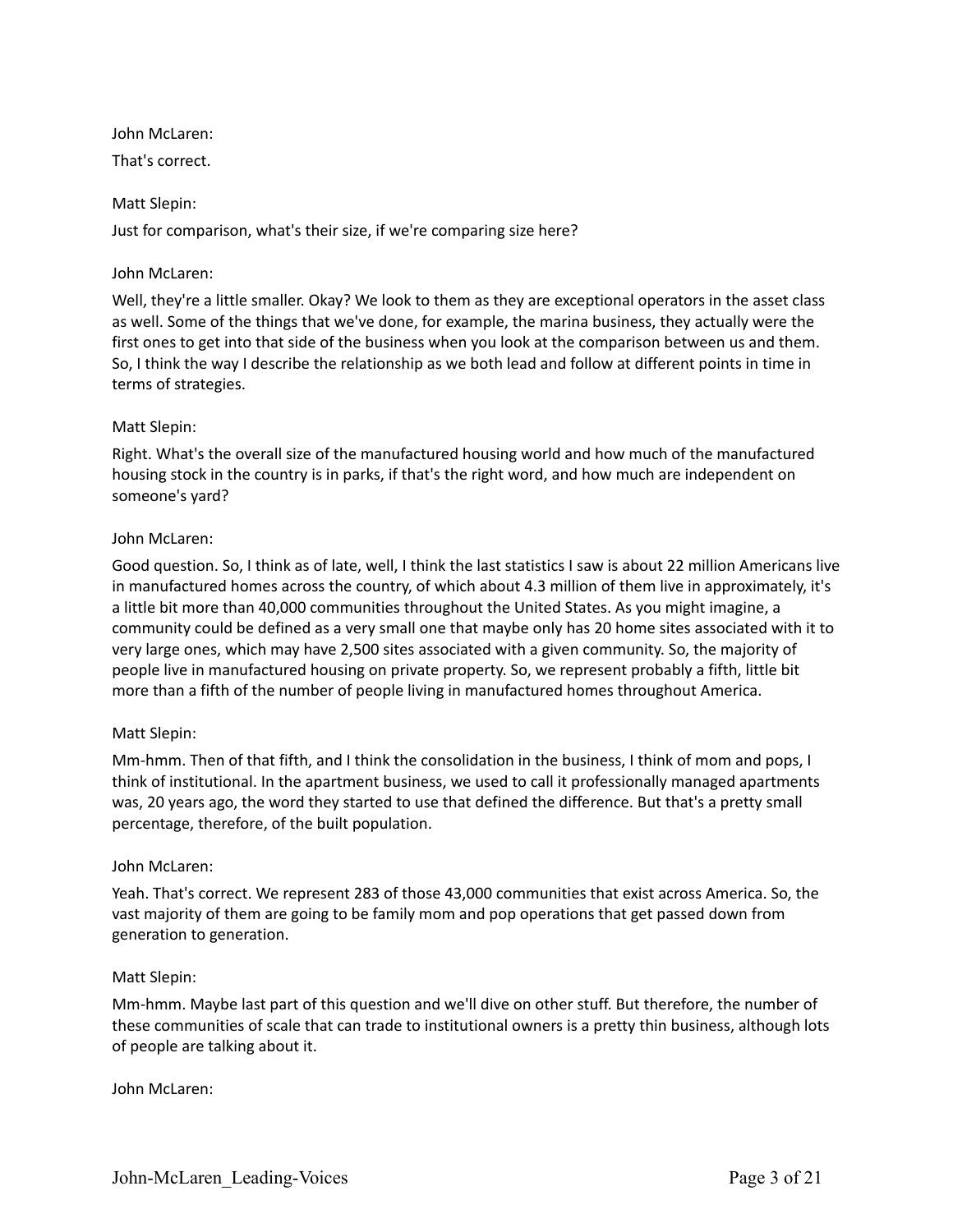Sure. There's clearly been a lot of activity in our asset class. I can tell you, over the course of my career here with Sun, we really became active again in acquiring, operating communities back in 2010. I can tell you that between then and now, the prices and the cap rates associated, which manufactured housing communities' cap rates are significantly compressed, there's much more competition. There's a lot more private equity that's in the asset class trying to aggregate communities.

Our growth has been through ... We sort of joke about it because we've done some bigger portfolio acquisitions between 2010 and now. There's really not a tremendous amount of portfolios that exist today that would fit what we would like to have within Sun's portfolio. So, much of the aggregation that we've done over this time has been Wednesdays and Tuesdays, we call them, picked up along the way and our thought processes to grow thoughtfully and methodically along the way and just keep building upon a really solid foundation that we've built.

### Matt Slepin:

Mm-hmm. Therefore, some of your growth is to take the operating platform you've built in this business to bring it into the RV business or vacation-ish business because it's hard to get scale within your specific sector.

### John McLaren:

Yeah. That's absolutely correct. We would define manufactured housing as attainable housing is what we call it, and then what we define our RV portfolio as being is affordable vacationing. Okay? Because the reality is that most guests that come to RV resorts are usually traveling from within a 90 mile radius to the property. So, it's fairly close to home. The majority of our guests in RV resorts are also what we call annuals, which are people that would rent to site for the entire year or for the entire season, just come and go as they please. We love the asset class because it's an affordable option for vacationing vs. some other forms of vacations people might take.

#### Matt Slepin:

Right. We'll come back to that. We're going to talk about attainability of the housing and affordability of it. Because this is an affordable housing, attainable housing solution, are there many communities being built? I think the answer is no and I'm curious why that's the case.

#### John McLaren:

The answer to your question is yes, there are very few communities being built today in the manufactured housing side. A lot of it has to do with NIMBYism. Not in my backyard, which is not uncommon to any development that you might do. One of the ways that I represent the company is I'm typically the person who's at those planning commission meetings, those city council meetings talking about Sun, talking about our product, and sharing what we've done over the last four decades. So, we have built 10 communities over the last five years. As you might imagine, that process has been challenging. It can take two years to get through the entitlement process.

I think that we're fortunate that since we have built 10 properties over this period of time, it is marginally easier to have the conversations with the planning commissions, simply because I'm no longer showing beautiful renderings of what we're going to build, but I'm actually able to show photographs of what we've built and the kind of thought that goes into our communities, the stewardship that any developer can bring to a community. So, I think that word leads us a little bit. So,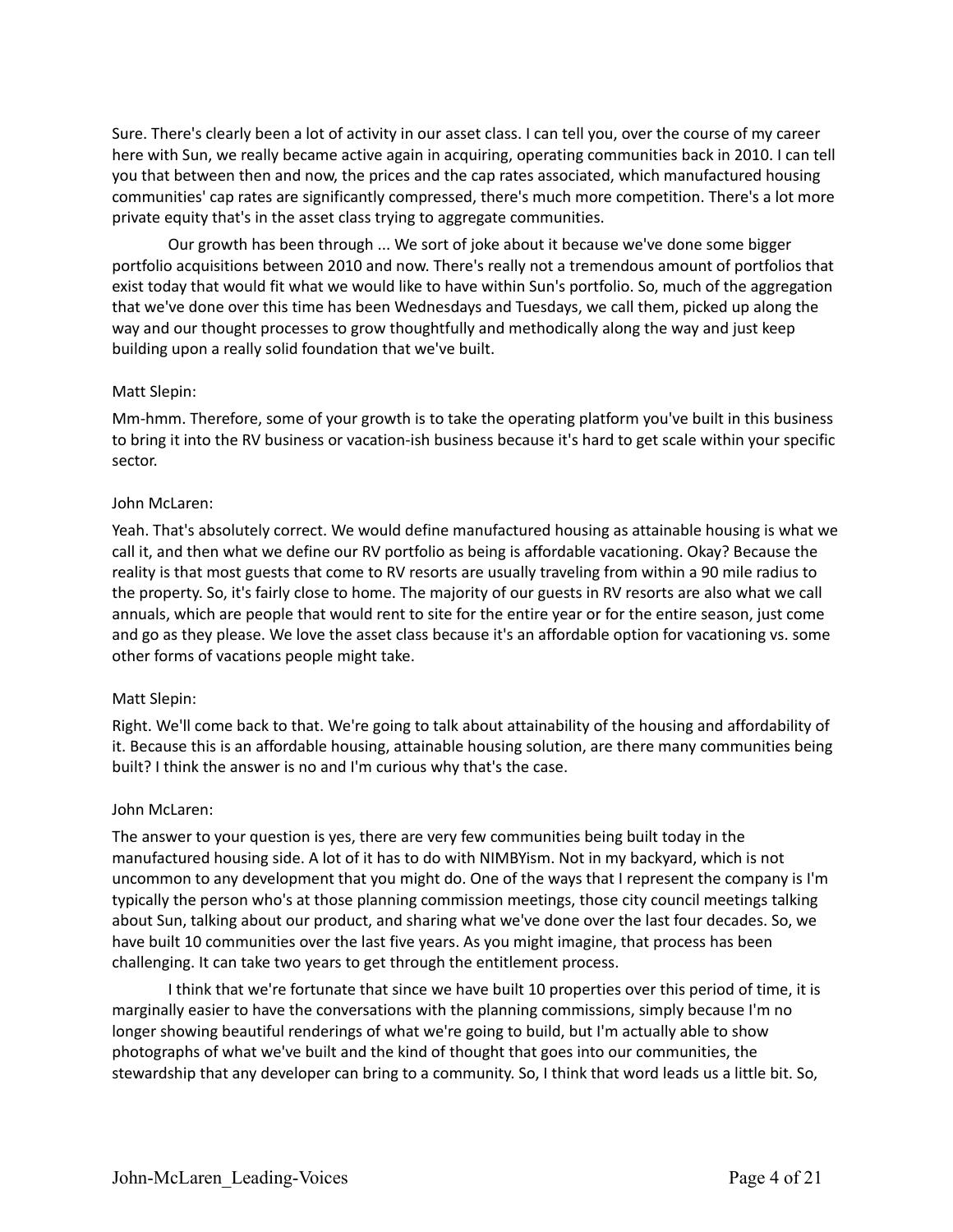when I say it's marginally easier, this is another thing I tongue in cheek on, is that if it would take 24 months before to get through entitlements, maybe it takes 23 months now.

# Matt Slepin:

That's not as big a differential in the cost structure as you want it to be. But the NIMBY thing, we had the head of the YIMBY movement talk on our podcast a couple months ago, or one of the leaders of the YIMBY movement, Yes In My Backyard. We didn't get to manufactured housing because it was really, her theme is very urban and infill. But attainable housing's the issue.

### John McLaren:

Yeah. With all these different municipalities that I've interacted with over the years, it's a pretty wide range of how much planning has taken place in terms of, you can go to one city and they have very well defined what their affordable housing goals are, looked out five and 10 years in terms of what their needs are, and then you can go to another municipality that really is, it's almost like we're coming into share that with them. Okay? It's like you know what's taking place, but whether they don't have the bandwidth or things like that that haven't allowed them to really plan that out in the future, it's a very wide range.

### Matt Slepin:

Right. Right. Absolutely true. You used another interesting word, one of my favorite words, which is stewardship, and I think when you're an institution and a public company, as a landlord, you have the opportunity and obligation to be a steward, which really changes the name of the game, and particularly your industry, which doesn't have much of that.

#### John McLaren:

Yeah. Stewardship is a word that is very much in Sun's DNA. Everything that we do within our business is looked at from a very longterm perspective, Matt, and whether it's the continual reinvestment that takes place back in our communities, whether it's the relationships that we have with the manufacturers whom we buy homes from, and innovating that product to become more aesthetically pleasing, more efficient environmentally, and things like that. I think those are the things that we try to influence along the way so that we're continuing to make progress in those regards.

Then more important than anything is we're part of the local community then. Okay? So, it's important for us to listen to the needs that that local community has. So, we've provided all sorts of different benefits, whether it's to build a city park or contribute to things, a recreation center that the city wants and things like that as part of the development because frankly, it is part of stewardship and frankly, when you look at it from just strictly the business side and wanting to be able to fill your newly built sites within your community, those sorts of things are going to aid into that investment return that we make as well.

#### Matt Slepin:

Of course. So, let's make the product real because I don't understand the product, either the horizontal product, the homes, if you will, and then the vertical product of the infrastructure. But talk about what these homes are. In your communities or in this overall industry of the 22 million people, do they largely own their own homes or do they lease them? How does that work?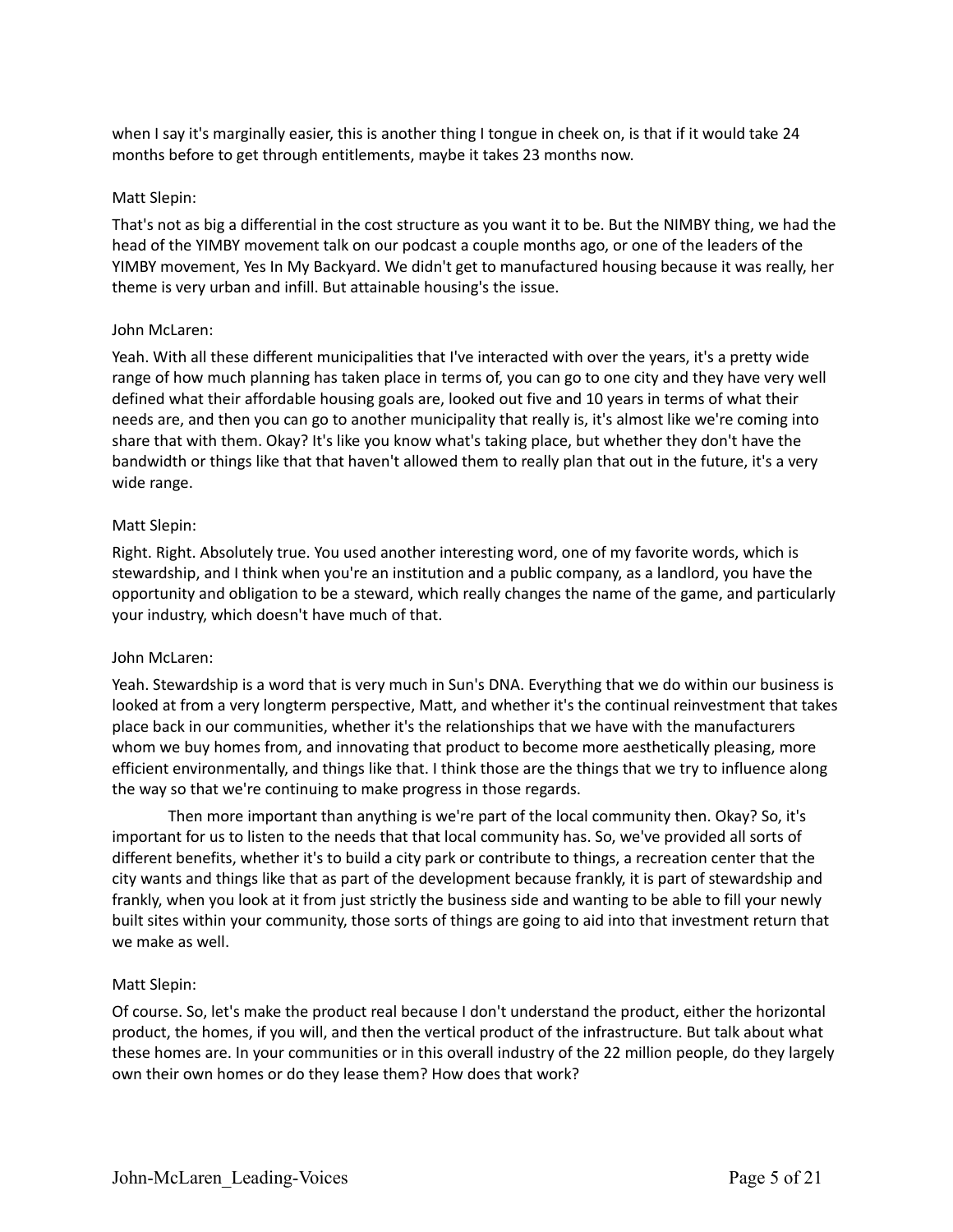### John McLaren:

Yeah. The vast majority of folks that live in manufactured homes own their own homes. Within our communities specifically, we do have a decent sized home rental program within our communities. But it represents approximately seven and half percent of our overall occupancy. So, it's not a tremendously huge portion. Most of the people own their homes within our communities.

### Matt Slepin:

Of the homes that are on your communities and that therefore people own, what's the useful life of one of these buildings, say, as compared to a stick-built building? Any sense of that? Just depreciating asset or appreciating asset?

### John McLaren:

Well, we've seen a good amount of appreciation of homes within our communities and again, I think that that ties back to pretty much anything you might own, which is whether it's a home, a single family home, a manufactured home, a car, whatever it might be, how that home is cared for, makes a difference in terms of the life of the home. So, what I can tell you is that we have about a 1% turnover rate within our portfolio of homes that leave a community. So, although I've not lived that long, Matt, that would basically tell you that the average home would stay in one of our communities for 100 years. I can also tell you that the average resident lives in one of our communities for about 14 years. So, when they move, they're not moving the home, they're selling the home to somebody else who's buying it, and in many cases they've seen price appreciation in their home when they do sell it.

### Matt Slepin:

But maybe like a car, the price depreciation in the second half of its useful life. This doesn't suggest these properties have a 100 year useful life. They still may just have a 50 year useful life in terms of a manufactured home. I want to use the word trailer. So, at one end of the spectrum, we have the nice word, manufactured home. At the other, it's a trailer. So, you don't upgrade it in the same way necessarily. Your community probably, by the quality of your work, extends everyone's expectation and therefore what they'll invest, I'm guessing.

#### John McLaren:

No, you're right. It's sort of like, You've heard the expression leading by example. Okay? One of the things that I always tell our team operationally is let's try not to forget that the vast majority of our communities are home sites. Okay? So, the bottom line is this. If your home sites look great, if the homes are well cared for, our community looks great. We've all been in communities of all sorts of different asset classes where the common area is the only area of the community that looks nice. So, you have to have all of it. So, what happens is that leading by example is contagious. So, there's a lot of pride to ownership within our communities and we have a lot of different strategies that we use to enhance that, whether it's, sometimes people think this is silly, but recognizing residents for their home sites and how beautiful they look, how beautiful their home looks. People like that. Okay? So, really just come down to that relationship that you have within the community and the pride that exists of being a homeowner.

That's why I think that we have that longevity. I will also add that we also do have rules to live in our communities as well. Okay? So, every year we go out and we look at every home in the portfolio, we provide the residents a little list of things that they might want to consider, whether the home needs to be painted or whatever it might be. Little updates that need to happen is just a normal course of being a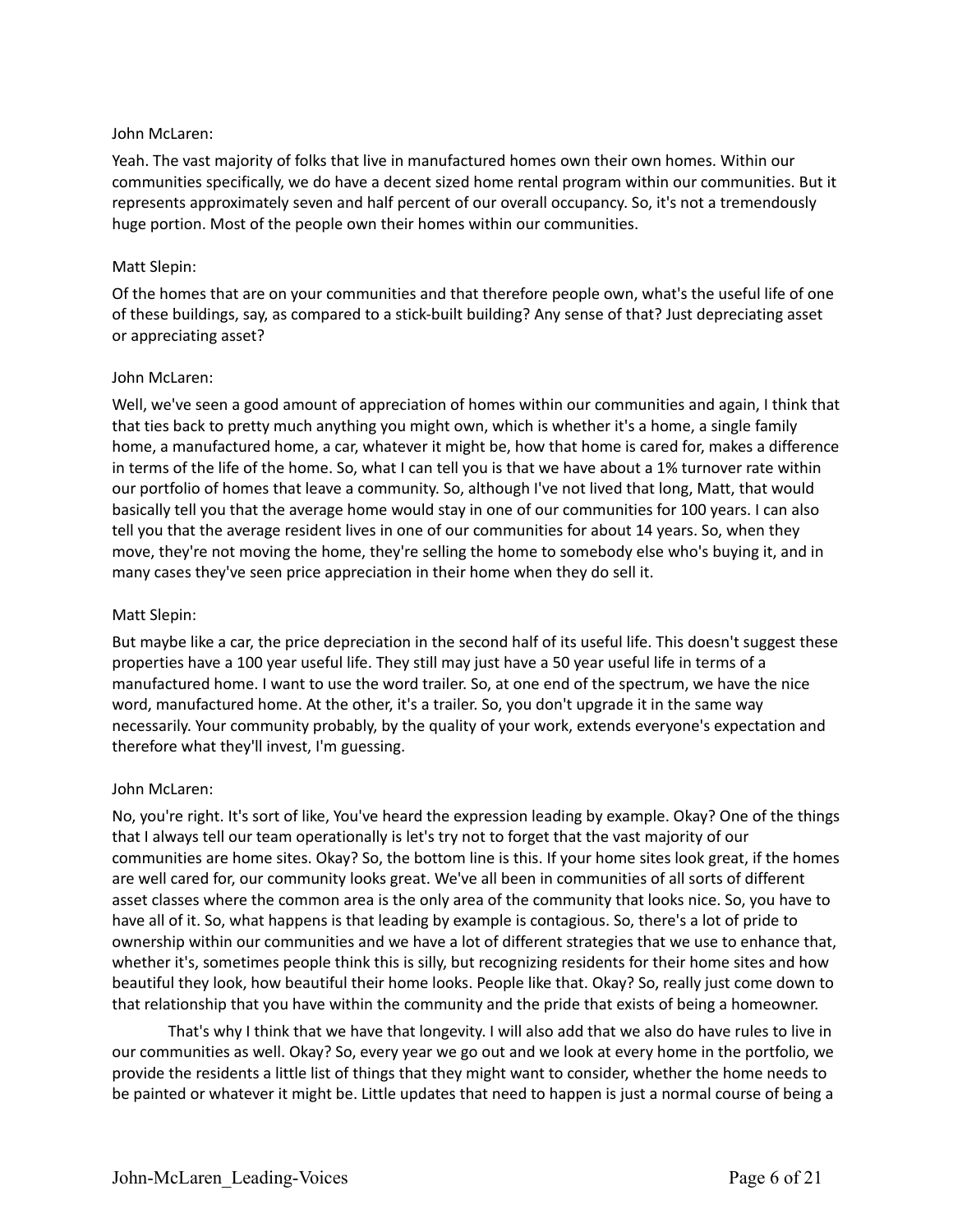homeowner. Right? To do that, what we also have to do is we have to provide support because the average family income in one of our communities is about \$45,000 a year, and in some cases, might not have the money to paint a house. Okay? So, as part of what we call our Pride of Ownership Campaign, we may contribute paint. We may contribute a piece to it and an overall campaign to the community because really, it's part of that longterm reinvestment that we make. When they say rising tides raises all ships, it's a good thing for the community.

# Matt Slepin:

Right. Do you provide services and maintenance services to do this at a cost that may be better for them, for one of your residents than going to a private contractor?

# John McLaren:

Yes. We will provide access. Although we can't direct them to any specific contractor, we'll provide access to our contractor, should they choose to get pricing that is going to fall in line with our pricing power that we have within the portfolio overall.

# Matt Slepin:

So, can you get them a refrigerator at a contractor price that works for them that they can't get if they go to a contractor to have to get the refrigerator?

John McLaren:

We can.

Matt Slepin:

Yeah.

John McLaren:

Yep.

Matt Slepin:

Yeah. We had, again, similar conversation on single family rental with Progress Residential on the podcast and we were talking about the pricing power of the SFR companies to do a renovation vs. Matt to go to the guy with a truck to do the renovation. They're going to get half the price at twice the speed because of repeat business and everything else.

John McLaren:

Absolutely. This is about taking care of all stakeholders. Okay? Everybody benefits from relationships like that.

# Matt Slepin:

Mm-hmm. So, let's talk about, and here's some statistics I read online from the Manufactured Housing Institute. I think average cost of a manufactured home last year was a \$106,000, 106,590 vs. a single family home of 351. Now, some of that is not just because it's manufactured. Some of it is the 50 year lifespan vs. 100 year lifespan, I'm guessing. But that's a third of the price, and then the average rental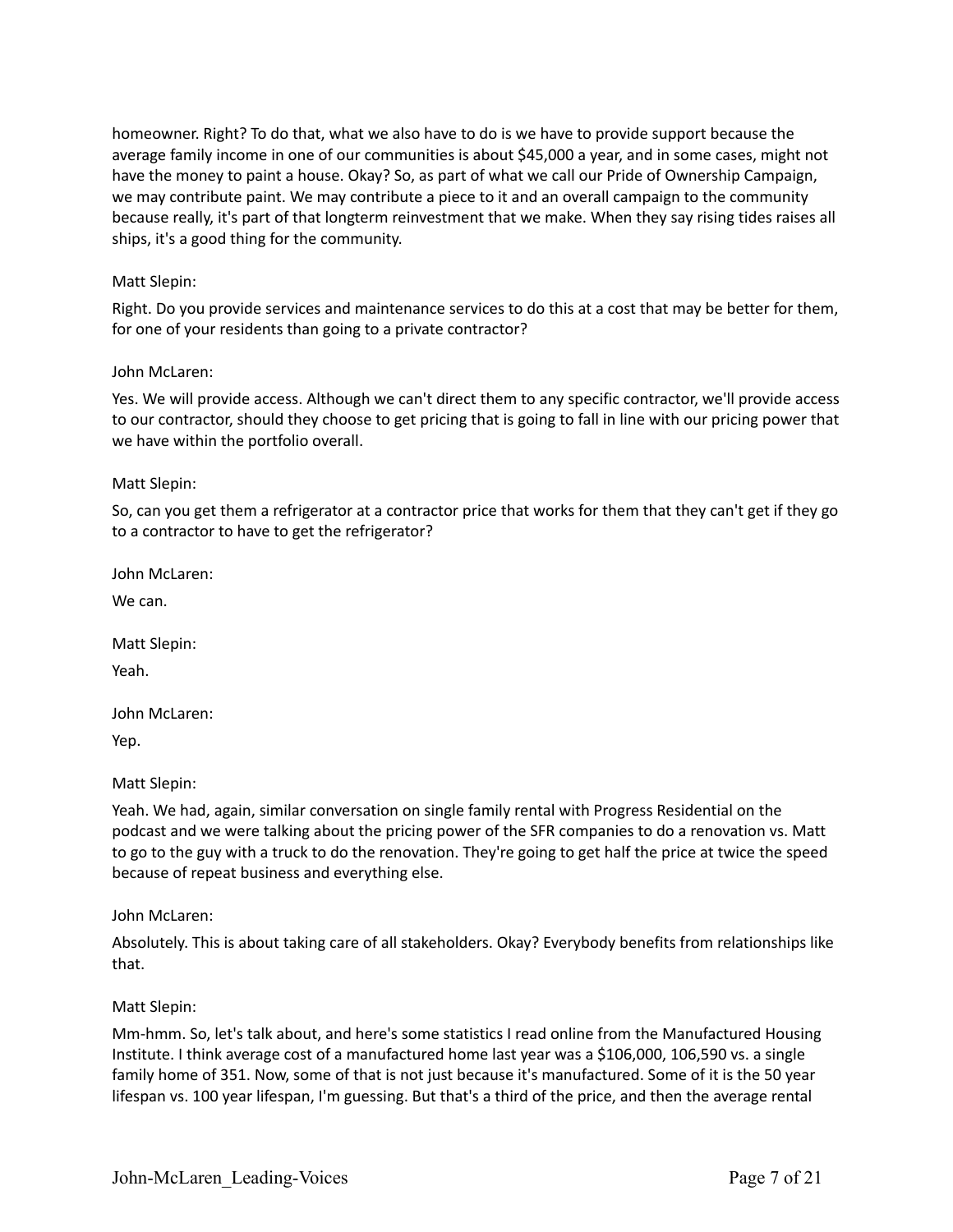was 91 cents per square foot vs. a buck 90 per square foot between manufactured housing and apartment living. So, talk about those differentials, and does that differential also include the cost of ownership in that rental part?

### John McLaren:

I think what you just illustrated there, Matt, was the tremendous value proposition that our form of housing brings. Okay? You talk about the differential in the home price itself, as well as in the rental side. But even on top of that, which is not in those statistics that you read, is there's a lower barrier to entry to get into home ownership in a manufactured housing community just by the simple fact that you are paying a \$106,000 for your home vs. \$350,000 for your home. So, when you live in a community that's been cared for for a long time, it becomes a very easy value proposition.

I've been in operations for many, many years and in the beginning when we really started growing as a company, were very aware of most consumers have a preconceived notion about the product and. The important thing was to get them to our properties because a picture says a thousand words. Okay? When they see the type of product and what it is by comparison to different asset classes or different costs associated with different asset classes, that's when you can really illustrate what the value is to live in one of our communities, or in a manufactured own community as whole.

### Matt Slepin:

Right. Then when you say it's a lower barrier to entry for obtaining the home because it's a third of the cost, but can you finance it with Fannie, Freddie at single family rates of mortgages or is it channel financing at a higher interest rate?

#### John McLaren:

It is channel financing at a higher rate. The lower barrier to entry is typical. Typical terms for a new manufactured home purchase and financing would be in the 10% down range for down payment. Typical term would be maybe 20 years for that loan. But the rates are going to be, they're going to vary. They're going to vary anywhere between seven and 9%.

#### Matt Slepin:

Wow. So, overall, still affordable because of the price differential, but that financing is far inferior financing from a rate standpoint and the term standpoint.

John McLaren:

Yeah.

Matt Slepin: Forget the down payment part.

#### John McLaren:

It's also not as elastic as rates are moving today and you would not see the manufactured housing rates move in the same fashion as single family 30 year mortgages today.

Matt Slepin: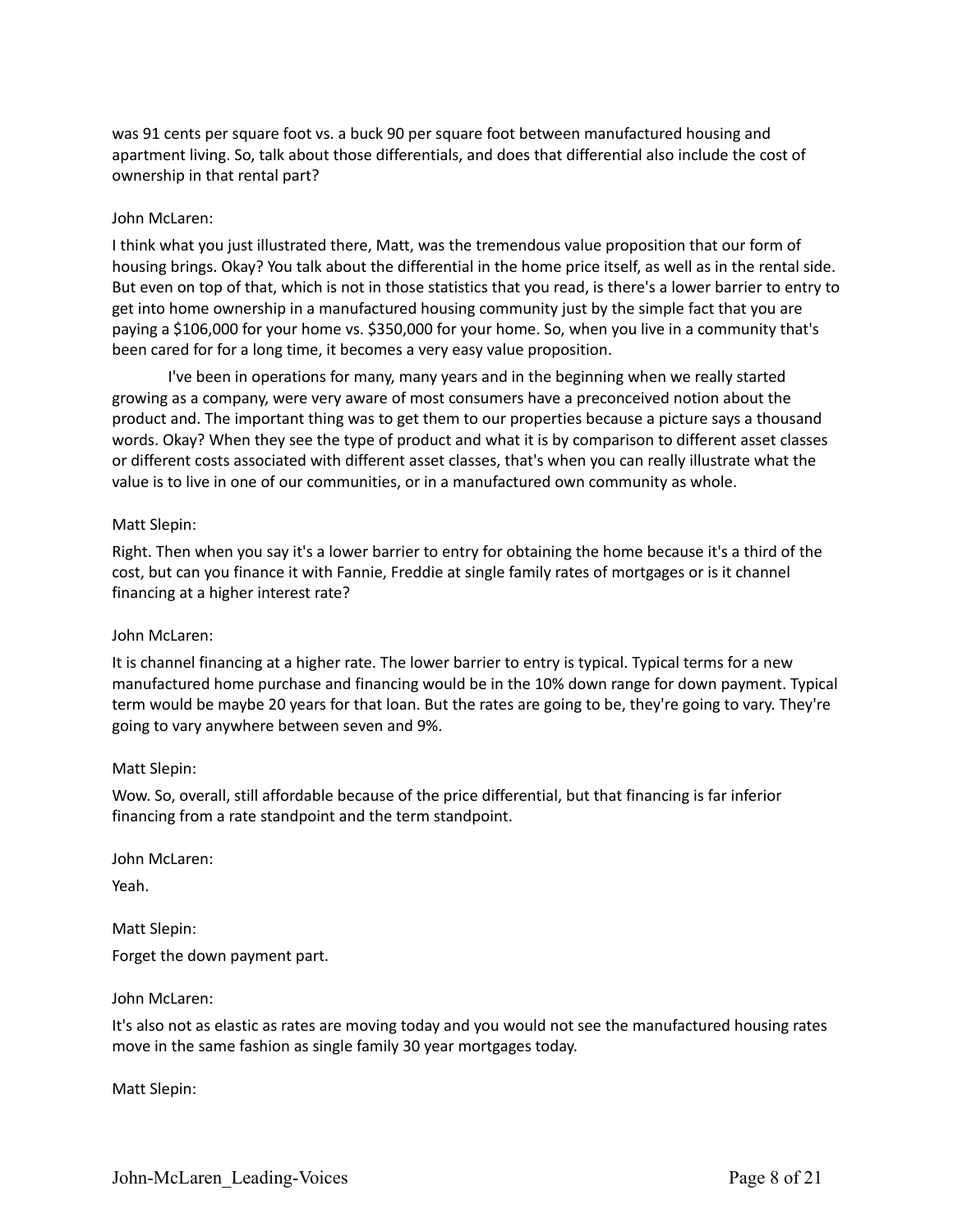Mm-hmm. Mm-hmm. Then talk about your side of this in manufacturing some of these homes and how you've seen that change. Also, there's a whole lot of conversation within the overall real estate business of creating componentized housing of different sorts. We use the word manufactured in one way or the other, but built in a factory. Factory built units is now popular. So, there may be less daylight between what you're doing and the rest of the industry's doing anyhow.

### John McLaren:

Yeah, that's true. Sun has never been in the manufacturing side of the business. It's not one of our business lines. But I believe either we are or close to the largest factory built home purchaser in the country and have been for a number of years. So, with that, Matt, we've had significant dialogue with the manufacturers that we work with in terms of what I was mentioning earlier with home innovation, I will call it, and it really started a number of years ago when we started with the interiors of the homes and a different flow, more open floor plans. Typically, having a larger home, that's going to come with four bedrooms and things like that for families and as of late, over the last several years, we've really focused our attention on the exteriors of homes and that street appeal, especially as we've earnestly been building more ground up greenfield developments and manufacturing communities.

We wanted to build a different neighborhood [inaudible 00:26:59] built before in our industry. You're right, though, that certainly, the single family side or build to rent, you're seeing more of that componentized home building, whether it's all of it or part of the home is coming from a factory. I think it's something our industry's always done. The home is 100% built in the factory. If you look at it from an ESG perspective, it's a very good thing because you're minimizing scrap, you're not building in a weather environment, it's contained. Okay? So, by adding that to all different forms of building, I think, has got a greater positive impact on the environment.

#### Matt Slepin:

So, a friend of mine in Sonoma County built a vacation home with a company called Blu Homes, I don't know if you've heard of Blu Homes, and they're on hinges. So, they're able to flatten the house, and this is a high end house, and one of the benefits of the high end house is they go through a different zoning and permitting process. So, he saved two years of NIMBY hell in Sonoma County putting a house on his property, and it's gorgeous. So, what's the difference between the Blu Home that he acquired that went up and your home? Maybe your home continues to have wheel, it could move again one day, but probably not anyhow. So, I'm not sure of the difference here.

#### John McLaren:

There's not a tremendous difference. His house is probably built to a different construction code. All of our houses are built to HUD code, which basically makes them roadworthy and the construction standards. But in terms of the materials, and certainly there could be some differences in the actual finishes that your friend would want in their house and what would come with a high end home.

#### Matt Slepin:

He's a yuppie dude. Yeah.

# John McLaren:

Yeah. But you'd see for the most part, they're still factory built homes. Okay? So, that line, just like you're saying, is becoming a lot blurrier in terms of what people are buying today.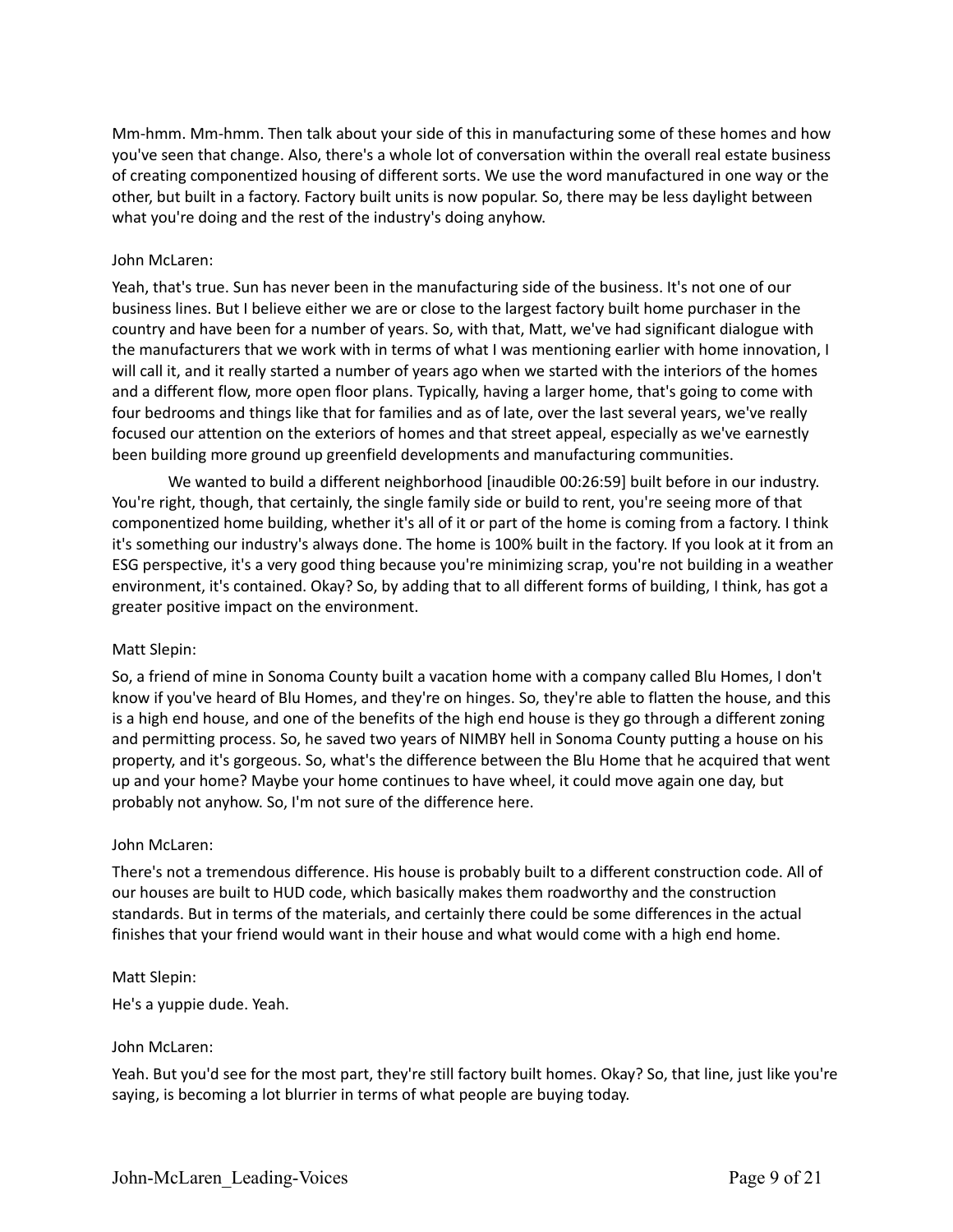# Matt Slepin:

Are the HUD standards, and we'll leave the subject in a sec, but are the HUD standards required to be set up for there continued to be mobile homes? If you were to work with HUD to get rid of that since no one ever moves these things once they're sitting there, then some of the costs that you have around continued mobility could go into more permanent structuring.

# John McLaren:

Yeah, and I think really, the HUD code, more than anything else, really serves to when that home leaves the factory, it's been inspected. So, it's met all of its requirements vs. anything that you might have to do in the field once that home is installed onto the site within the community. So, that's what makes part of the process so efficient because you're getting the permits and the inspections for the site itself and you might have a plumbing inspector or some local inspector make sure that the home's been installed correctly. The home itself, that's already taken place in the factory. So, it gets its head stamped from there.

# Matt Slepin:

Yeah. I'm just thinking, though, because you say one of the requirements is that it continues to be able to be moveable. My friend's isn't moveable, and how much do you really care that once you get it there, its continued mobility matters? That might be a part of the cost structure and making things light so you can do it, not actually a good goal.

# John McLaren:

That's an important point you're bringing up because just like I said, when you have 1% turnover a year, nothing's moving anyway. Okay? So, really, it's sort of immaterial.

# Matt Slepin:

So, a couple subjects. Talk about the dynamics of turnover, the dynamics within your portfolio and other portfolio of rent increase, and you have a whole lot of pricing power because people can't move. But you're a steward, so you're not going to raise rents abusively. How do you find that balance? Then within the industry, maybe others don't find that balance in the same way that you do. So, talk about, you got these people. They're not going nowhere. So, how does that work?

# John McLaren:

You're touching on the longterm view again, Matt, and then the fact that we have been an organization for over four decades. So, with that view, our rent increases on an annual basis. It's typically been between the two to 4% range. Okay? Over that same period of time over two decades, we've not had a single quarter where we've had NOI contract, net operating income. So, we've grown every quarter. It really comes down to, the way that I look at it, is stewardship's important, but that's across all stakeholders, whether it's our residents, whether it's our team, whether it's our shareholders, and trying to balance it all across stakeholders. So, that's been a formula that's worked really well for us and I can tell you that with inflation the way it is today, we have moved a little bit farther than ... I think our weighted average rent increase so far for 2022 is right at 4.2%. Okay?

You can reach a little bit of a point and overturn with that too because there is a cost turnover, and I think that's what you were alluding to a little bit too, which is that if you had a typical, call it 300 site community in the portfolio and the Delta difference between of 1% and a rent increase, it only takes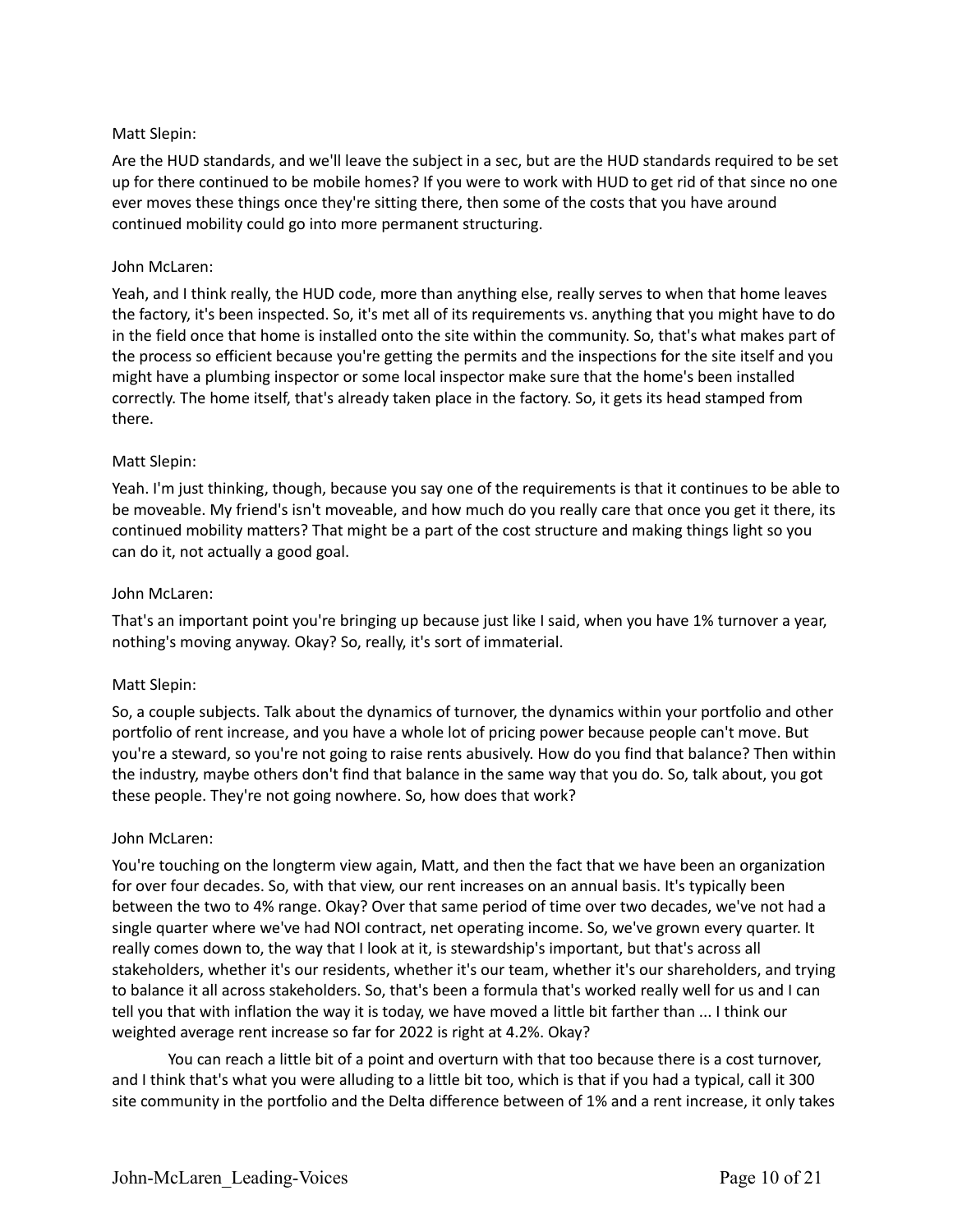one or two houses moving out to completely eliminate that increase that you had across that given community for the rent increase. So, there's two sides to balancing that equation. So, we look at both.

Obviously, when we consider rent increases in any given year, we look at the comparable set of properties around us. We look at what their rents are. We look at the quality of the communities themselves. We look at the occupancy of our own and those communities and try to place ourselves in a competitive spot so that, one, it's fair for the residents, two, it grows the portfolio, it grows the NOI of that community, and then it's going to serve for those longterm goals that we have as a company. Now, I'm really proud of our history with that and being stewards within the communities because there's some predictability to it, which if you view your residents within your communities, we view them as they are the advocates for our company. They are our sales force and that is the bottom line.

### Matt Slepin:

I'm going to keep pushing on this, and this relates to you as well as your industry, and one of the things you say on one of your investor presentations is your NOI growth over 20 year same-store sales is 5.1 vs. same of multifamily reach was 2.4, I think. So, that's a hefty growth and certainly a hefty growth as compared to apartments, which have risen considerably. Is that therefore on the expense side? Because your rent increases aren't that much and you don't have much turnover. So, how are you achieving those numbers?

### John McLaren:

We're achieving those numbers, again, through, I'll go back to, we don't have a lot of turnover. There's a cost of turnover. So, we never see that cost of turnover take place in our portfolio. I shouldn't say never. It's limited.

Matt Slepin:

Of course.

# John McLaren:

Okay? So, that's a component to it. We've got a lot of different levers for growth, Which is that one is the rent increases, like we talked about before. Two is occupancy gains. So, how do you build a portfolio where you can continually have occupancy gains? We've been very inquisitive over the years of purchasing parcels of land adjacent to our existing communities, developing those parcels, and adding them on. As you might imagine, that's a highly accretive transaction that takes place because I think our typical margin in a manufactured home community is between 65 and 70%. So, that would mean you have a 30 to 35% expense ratio within that community. When you do an expansion, it might be 15%. Okay? That contributes to that growth as well.

Then there are other contributors that are outside our MH, which is, like on the RV side, we convert a lot of short term guests to longterm guests over the course of a year and every time one of those converts, it's about a 50% increase in revenue for that site for that first year. So, it's sort of like all of those things, Matt, fall into that equation. But once again, I go back to that steady, steady growth that we've had and being able to maintain that. I think that's really an important thing to reflect on when you look at what our NOI numbers have consistently been vs. other industries that might go up and down along the way.

Matt Slepin: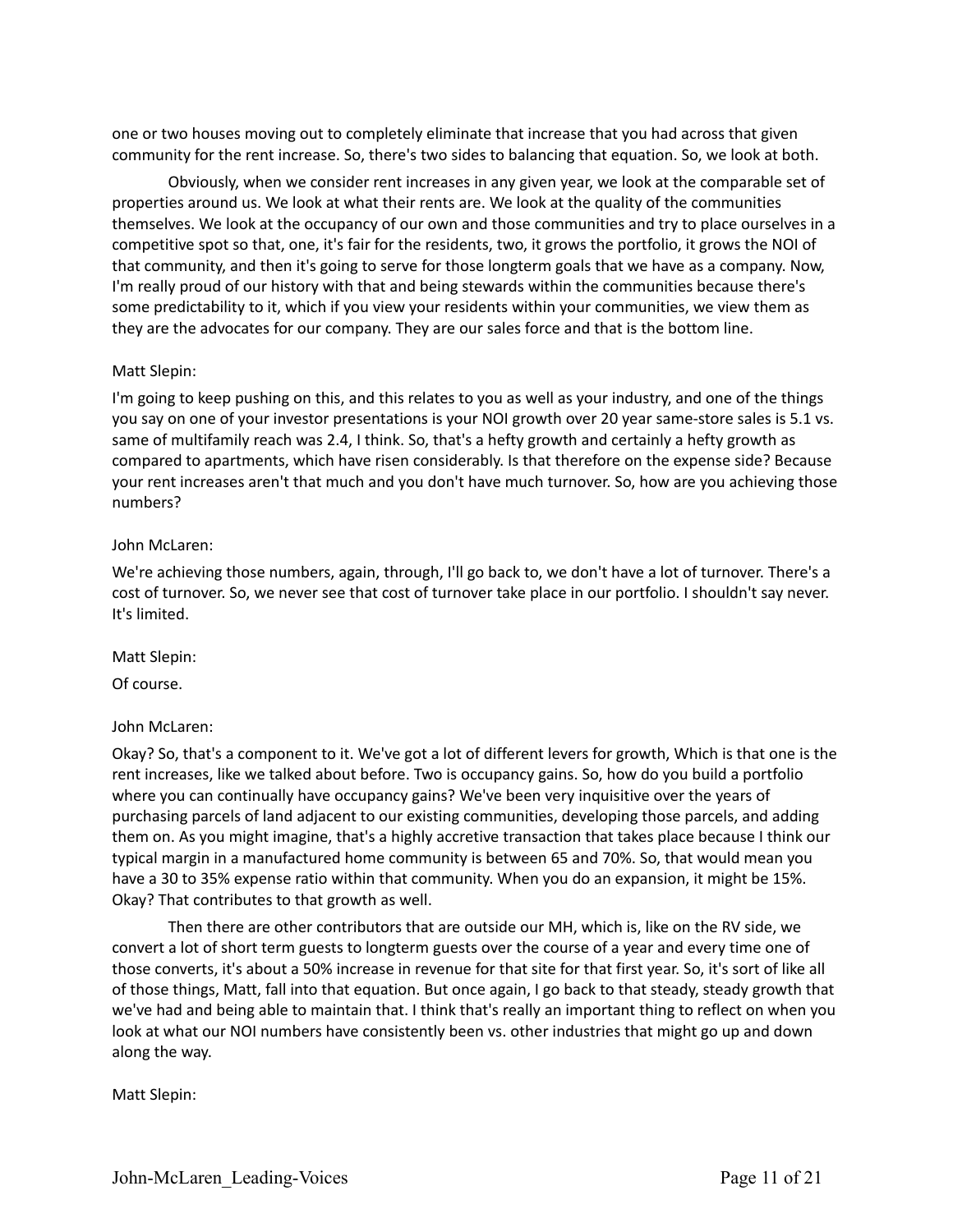Right. It makes sense. I want to come back to more with the synergies and platform of your company a sec. I just want to stick a little bit more with the industry and the sector. It's so interesting with the statistics that you give and the service that you talk about that we don't hear about manufactured housing parks as a place for attainable housing all the time, given the discussion in our country about the housing shortage and the time it takes and that NIMBYism, which you have here too, and the cost of this housing. Now, it may also not often be infill. So, it may be more greenfield where the developments are. But gosh, it should be a bigger part of the housing discussion. So, that's conversation A, and then conversation B is there might be a huge gap between the institutional owners' behavior and those of non-institutional owners who don't quite follow some of the same rules that you do, and that might hurt your growth from a reputational standpoint. That's a complex question, but you can unpack it.

# John McLaren:

Well, I couldn't agree more with your first point, and I think a lot of it has to do with just, I think the asset class, frankly, is misunderstood. There's a history behind us. Okay? I think that there's a handful of us that have done things differently in the industry, almost to the degree that in some respects, I would almost define some of us as being a different industry, to some degree, and just in terms of the way that we operate. I think a lot of the mom and pops generally run a very good, tight, clean, crisp community. But the thing that stops them from going further typically is capital or access to capital in the tougher times. Then you do see others that have gotten into the asset class. How do I state? I guess it's just like any other asset class. There's good and there's not so good players. Okay?

There are some that are trying to drive the maximum returns across all stakeholders who want to have a balance. So, I think that that contributes to the misunderstanding that takes place within the industry. I do like the fact that, once again, although marginal, as I said earlier, when I go into the planning commissions and city council meetings, it's becoming more understood, and I think that the home product itself, particularly over the last five years, has evolved to much more aesthetically pleasing and efficient housing than we had, especially 20 years ago. So, I think it's definitely catching attention. Certainly, I do think that our legislators are starting to look at this more as a solution and an option, more affordable and attainable housing. It's just taken a very, very long time. I've done the legislative fly-ins to Washington, things like that.

# Matt Slepin:

It's interesting. A friend of mine, I don't know if you remember this person, but Gail Davis is a friend of mine who used to run the Manufactured Housing Institute, I believe.

#### John McLaren:

Oh, yeah. Yes. Yeah.

# Matt Slepin:

Gail's a wonderful, wonderful person. But it was interesting because my recollection of her description of her job was during the period of time she had the range of behaviors of your peer group was really wide, and this is what we're talking about. So, it's interesting. But some of the behaviors at the one end of that spectrum were less than helpful for the industry.

John McLaren: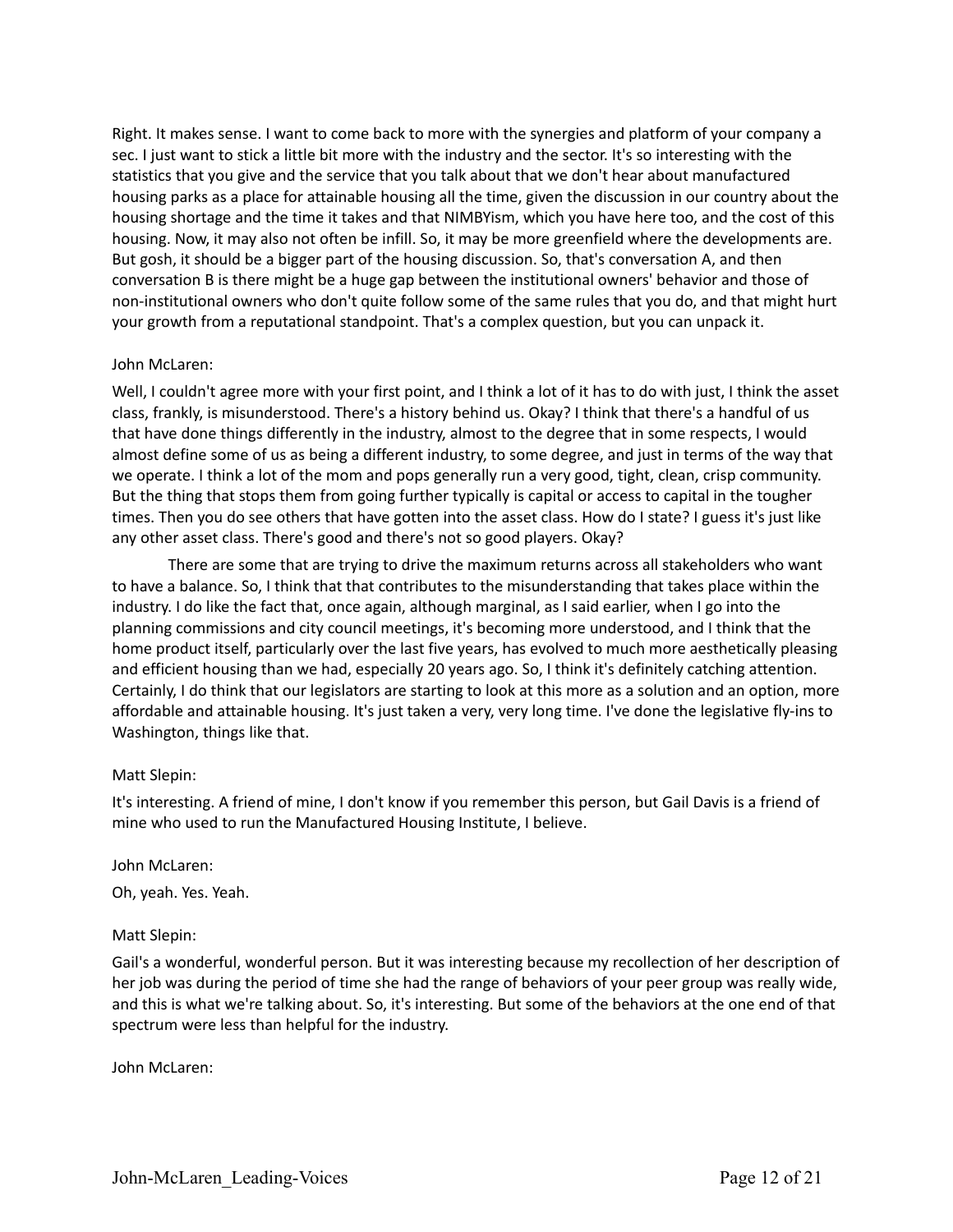Yeah. I think really, it's sort of, what's your view, though? Is your view a short term view or is it a longterm view? That obviously plays into the decision making. It doesn't have to just be manufactured housing. It could be any asset class.

### Matt Slepin:

Anything. It's all the same. The same in what I do as a recruiter. So, talk more about your company and the business platform and how these different components work together to create a hole that's so as efficient and successful as you've talked about? Then I want to talk about international as well.

### John McLaren:

Yeah. Well, the first thing I would say is I would give the entire credit to our success over the years to our team. I'm the sort of leader who believes that the team comes first and when we have an inspired, engaged, and collaborative team within the company, that leads to all good things, which is the relationship with our residents and guests within the portfolio is outstanding. The relationship with each other is outstanding. We learn along the way. So, when you look at our three business lines that we have between manufactured housing, RV, and marina, and now the United Kingdom, there's a considerable amount of collaboration that takes place. So, it's been since 2010 when I really began leading the charge on acquisitions. I've viewed every acquisition as sort of like a dress rehearsal for the next map. Okay?

What are we going to learn from that and apply going forward? How can we better come together as a culture? That is the thing that I always looked at first. Okay? What is the quickest way for these new people that are joining the company to feel like Sun team members? Okay? Because once again, if it's the team first, that has such a positive impact than everything else you do. So, as you might imagine, we've learned a lot of things over that period of time from different strategies that prior owners have taken and we've taken some of them and we've applied them. We've taken some of them and we've maybe put our own spin to it. But more importantly, it's like having this repository for ideas to be able to flow up into the organization.

Years ago, we'd established our own Sun intranet, which is we have a place within our system that we call the fridge. Okay? It's kind of corny because think about when you were a kid, Matt. You were at school and you drew a picture and you gave it to your mom,. Where did she put it?

Matt Slepin:

The fridge.

#### John McLaren:

She put it on the fridge. Okay? So, this is the place where somebody who's got an idea can put it out there for everybody to see it in the organization. What ends up happening is somebody takes that idea and they adapt it for themselves or they come up with something on top of that and becomes a better idea, and it's like everything continually becomes refined. That's what makes things tick is that sort of creative spirit that takes place. Trust me when I say we've got hard operational guidelines too for the things that we do, but there's a white space where you can take the initiative. So, that is the cornerstone of the company and what we do.

# Matt Slepin:

Let me push on that a little bit because I think that's the cost of entry to be a business platform is the behavior that you just talked about. So, everyone at institutional scale, if they don't have that, they're in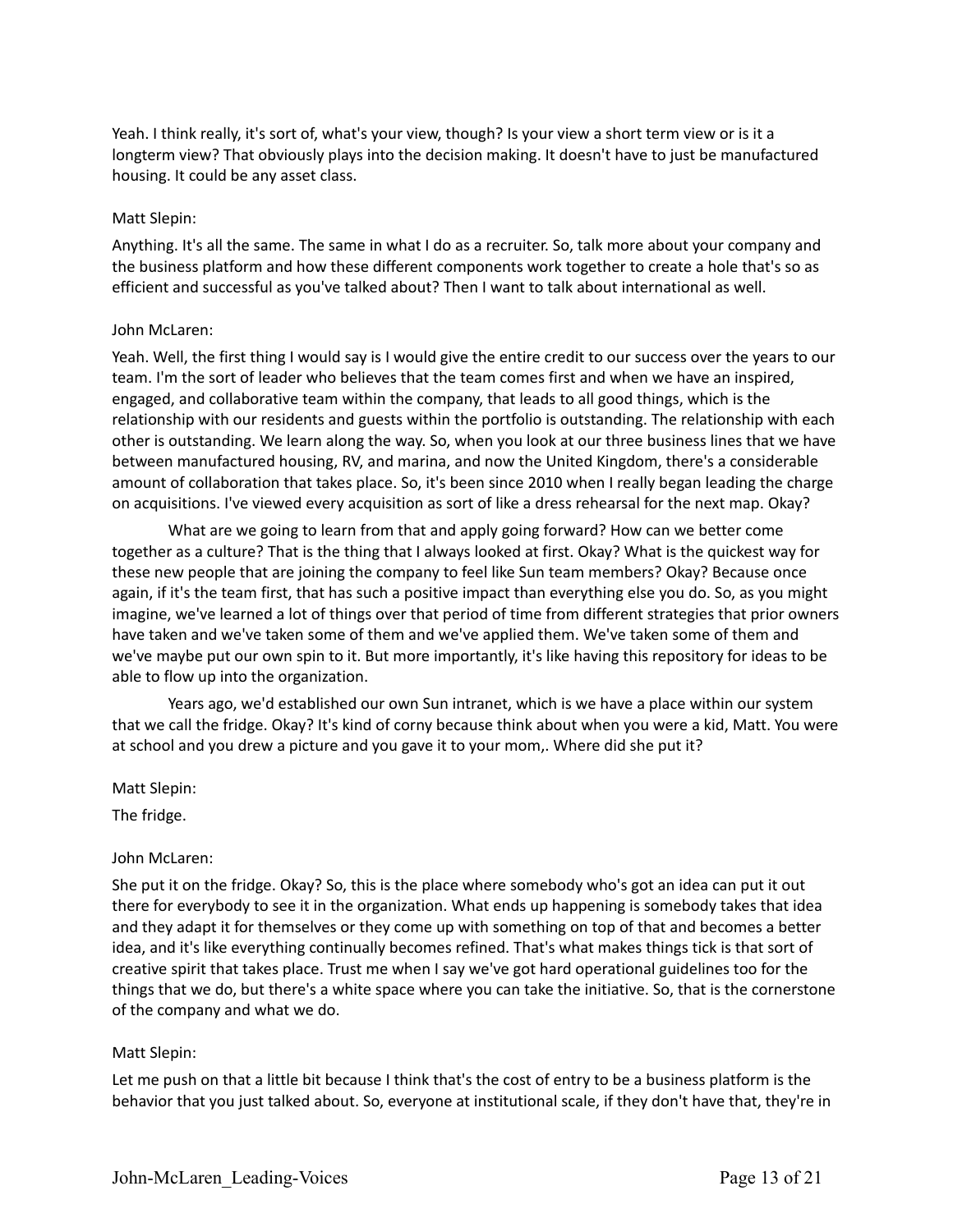trouble. So, I'm trying to think of either technology or synergies between these different business lines. Do you learn something in the RV business that then comes back to the manufactured homes business that makes you a better operator? Or do you learn something from how they behave in England around this that, wow, we hadn't thought about that in the States or vice versa?

# John McLaren:

Yeah. I'll give you an example. So, we've gone through, on the RV side, what was once Sun RV Resorts is now called Sun Outdoors and went through a two year process of rebranding that side of the portfolio. So, along with that came a very robust social media campaign, or really platform, that's been built around all that. Then that led to the better engagement, getting better information from our customers that are at our RV resorts. So, we built essentially the warehouse, the data warehouse to know better what our customers have to say. So, we can now apply that back over to the manufactured housing side and really start to gain information about what our customers think about us and to apply what we do better.

We also, as part of Sun Outdoors, segmented the RV properties between ones that are going to be more short term in nature or ones that are going to be more annual in nature. So, that led to how do we want to look at the manufactured housing portfolio, which is how do we want to segment our all age communities vs. our age restricted communities? Is there branding that we want to do on the age restricted communities, which seems to make sense to us, to really get ahead of that a little bit more than we have before? So, it, you kind of said it in the beginning. It's like to have these different business lines allows you to maybe make the investment over here into something, but then be able to bounce it back over here and lever the investment more across the portfolio.

Our company intranet is, once again, a great vehicle at the field level for these ideas to bounce around because I will just tell you that I'm the person that says the best ideas come from the field, From the folks that are actually on the front line facing consumers every day, and we do a good job of listening. I'll also say most companies don't listen to what those folks out in the field have to say. When we do a good job of that is when we see really great results and new things come.

# Matt Slepin:

Uh-huh. Well, I think that's the case, interestingly, as once any greet or other operating company with a sticky portfolio gets to scale, they turn from flipping from what was a transactional business to an operating business, and then how you choose to run that operating business and that platform, one of my favorite words, is up to you. I think that's how companies differentiate themselves over time in those businesses.

# John McLaren:

They differentiate themselves culturally is what it is. Yeah. As you might imagine, with the main communities we have, there's going to be a property out there that might have a challenge from time to time, call it rent collection, just as an example. So, guess who's out collecting rents with the community managers? I am. Okay? It's not for me to do their job, but it's to demonstrate. Okay? It's to show them that there is nobody within our chain that everybody's willing to take a piece of it and do our jobs together. When you have a culture that leads by example, leads from the front, shoulder to shoulder, everybody, and where none of us are above anything, it has a tremendous impact on the overall results.

Matt Slepin: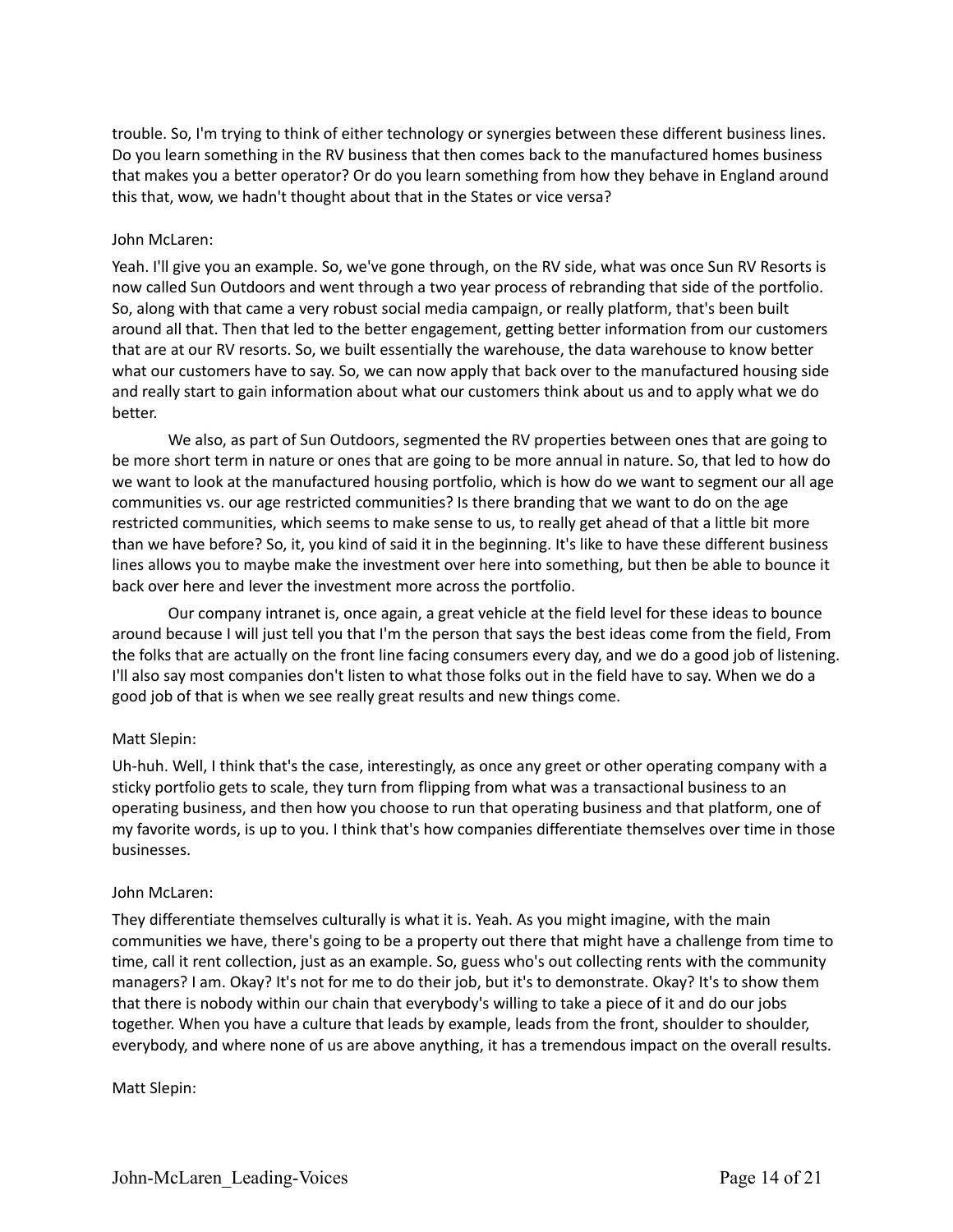Yeah. It's interesting. People talk about culture all the time and it always bugs me because you have a mission statement of your five guiding principles, and I love them, although I haven't read anyone say, "Hey, one of our guidance principle is to be an asshole." I've just never read that. Right? So, everyone's better than average in this, but where it really sorts itself out is 100% in how that translates into behaviors in the company and some of the technologies that force enable those behaviors. You have to walk the talk.

# John McLaren:

Technology is vitally important, as you say. We've shared this on a number of our earnings calls. We are undertaking a big ERP project within the company right now. It's going to be a game changer for the company because what it's going to do is it's going to make everybody's job ... There'll be less touch points transactionally in things we do, which means we'll be able to spend more time engaged with each other and with our residents and our guests. So, that will raise our overall team member satisfaction, which has that effect in raising overall consumer satisfaction again. So, that's pretty cool.

# Matt Slepin:

Absolutely true. A couple of other points that we've touched upon here and I'm curious about, one is you mentioned age restricted properties vs. all age properties. What's the difference in behavior within your portfolio and all the subjects we've talked about between those two types of properties?

### John McLaren:

Most of it's going to be the activities that might take place within the communities themselves and certainly, the amenity cores that are going to be associated with those communities might be a little bit different. Even within our all age communities that we have in the portfolio, I can tell you that 25 to 30% of our residents are retirees or that differently would be qualified to live in one of our 55+ age restrictive communities. So, those are the big differences. You'd see a lot of commonality across the portfolio in terms of just operational execution, I would say, the beautification, the upkeep, and continuing investment into the communities. We have spent the last 10 years really shifting the amenity cores a bit within the age restricted communities and gearing things more towards more active activities. There's certainly more sports courts and trails and ball-

#### Matt Slepin:

You're going to say pickle ball, right?

#### John McLaren:

Well, we actually have one community in Casa Grande, Arizona called Palm Creek that has 32 pickle ball courts-

Matt Slepin:

Oh, my God.

John McLaren:

... in that community. Yeah. It's a sight to behold.

Matt Slepin: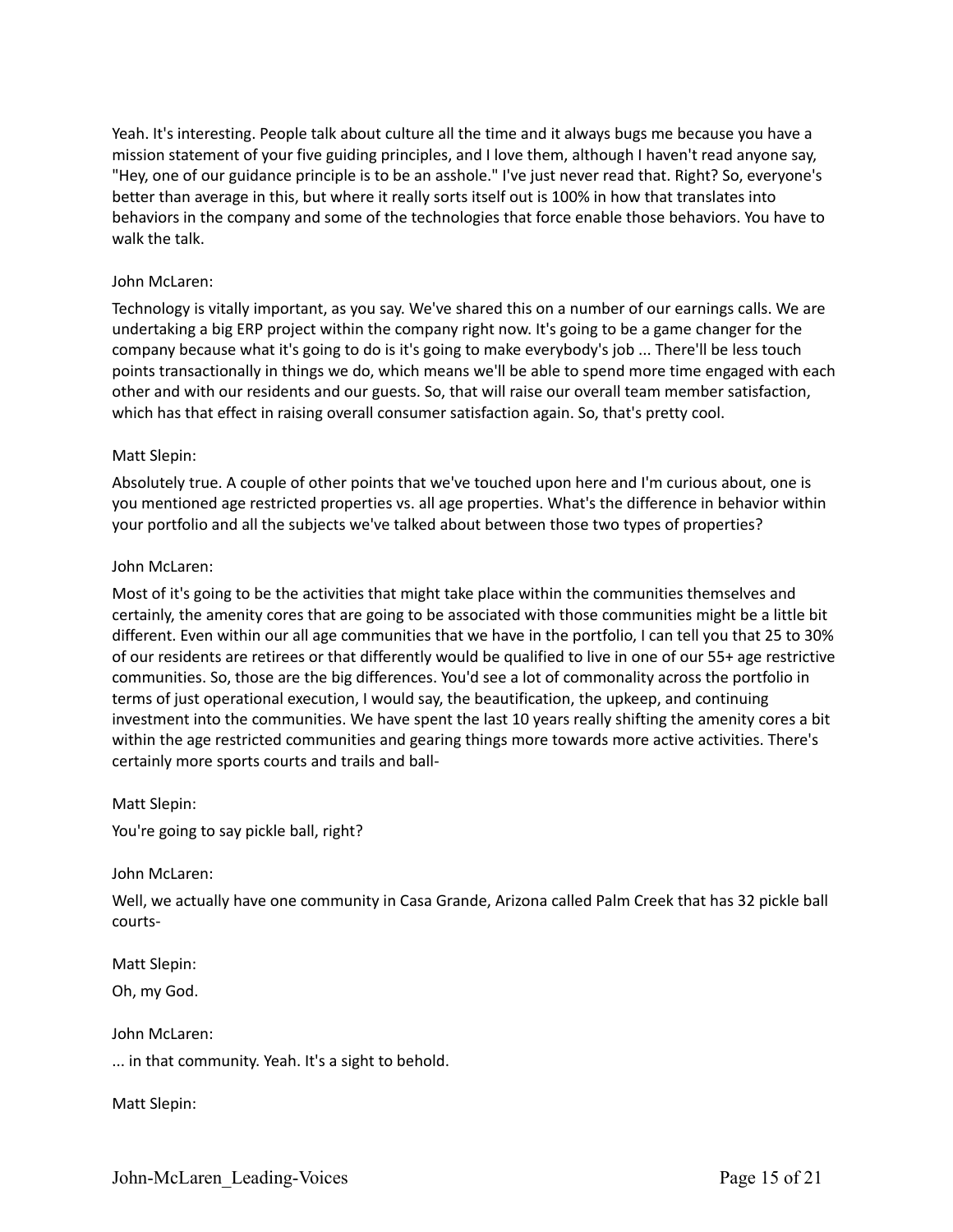But let's stick with all age communities for a second as we think about attainable housing. So, I have a prejudice, and it's easy to think of an age restricted community working well towards social goals around this. But I want to think of the all age communities working well towards social goals and outcomes of those communities as attainable housing for families that helps with the fabric of the community and for growing kids. Any comments on that?

### John McLaren:

Yeah. I, again, I will always come back to this map. This comes back to the relationship that you have within the community itself. But when I go out on site visits out to properties, we'll finish the day up at 6:00 and then I'll go start knocking on doors and just speaking with people. I can tell you, when I first started doing it, people thought I had lobsters coming out of my ears, but I really wanted to know what they have to say. It was like an opportunity to say I'm willing to do it. Everybody should be willing to do this because this is really incredible intelligence to have on how we can be better, perpetually be better at what we do. So, we actually, we ask our managers throughout the portfolio to visit three residents at their homes every single day.

Now, the reality is I even have these books that are bright red on the top that sit on their desk where they journalize it because I wanted it to be bright red because I wanted to be able to find it quickly whenever I go to a property. I know it's not a perfect world. If our community managers get out a couple days a week, that's great, but that interaction makes a difference, whether it's the things like the back to school events that we might do in our communities and providing pencils and paper and color paper and things like that to kids that might need is, summer activities that we have around our amenity cores that keep the kids busy and stuff like that.

These are great things that build community is the bottom line. Okay? So, when you see that taking place, who wouldn't want to live there? There's so much going on and why wouldn't every community be proud of having a neighborhood like this within their local community? Because my neighborhood, I live in a neighborhood. They don't do anything like that. Okay? But here's a place where there's actual programming around a family community. Once again, our residents are our sales force. We need them to be advocates for what we do to help make that a successful process.

#### Matt Slepin:

Yeah. Very last question before we turn to talking about you a little bit. Anything from the acquisition in England and how they do this there? Do they have a different attitude, does it mean something different, and is that translatable here or vice versa?

#### John McLaren:

Yeah. The biggest discovery that I made when I first started going out to the UK and doing diligence on the portfolio was they call them caravan parks.

#### Matt Slepin:

Right. I knew there was a different word. Yep.

#### John McLaren:

Yeah. I think most Americans equate a caravan to an RV. Okay? Makes perfect sense. When I arrived, I realized that they are not RVs in any way, shape, or form. If you've ever been to the UK, I don't know that I'd want to be driving an RV down some of those narrow windy roads. Then the fact the matter is people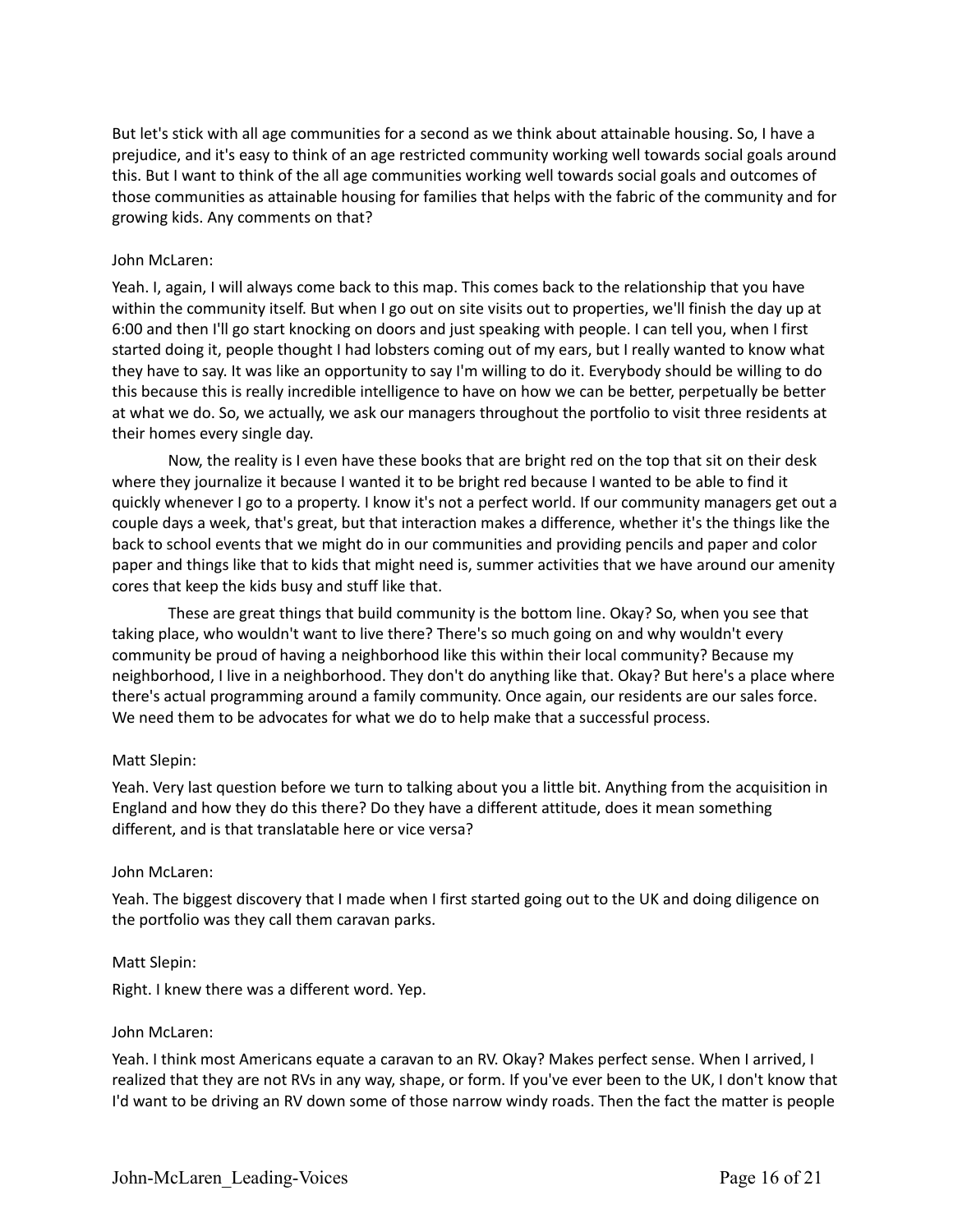don't, for the most part. So, these are static manufactured homes that are sitting in a community that is comprised primarily of second homeowners as a vacation home. In fact, in the UK, by law, you're required to own a home in a caravan park. You're required to own a primary residence, and they actually do check to make sure that is actually the case. The other big difference with the homes themselves is we've all driven down the highways and we've seen homes being towed by a big truck to a property. That's not how it works in the UK.

They actually, they are flatbedded in. There's maybe one set of wheels and axles that sit underneath that home. But that is only for positioning the home within the community itself. They are not designed to be trailered down a public road. So, frankly it's stickier than even what we have here in the United States. So, that was probably the biggest discovery in terms of how a community functions. But for us, I can't say enough about team at Park Holidays. The other big thing that I saw when I went was how culturally we were well aligned and the operational process and that longterm view, the continual improvements that are made into the properties. So, I'm a pretty monotone guy, but I'm beaming from ear to ear, Matt, and it's really a thrilling endeavor for Sun and all of Sun's stakeholders.

# Matt Slepin:

That's great. It's funny. As you say, you're a monotone guy. So, let's talk about you for just a few minutes before we wrap up. I'm thinking Midwest is coming out and monotone is your word, but it feels like I want people from Midwest to own everything instead of people from New York owning everything. It has more of an operational stewardship, ownership vs. this is an investment cold hard fact. Now, I know it is at the same time. These coexist. But it's just an interesting thing of that cultural attitude that you've brought to the conversation.

# John McLaren:

I think it's just the way that you approach the business maybe is a little bit different. Maybe some of the steps in what you do are changed in order. The order's changed maybe and things like that. But I have an interesting role here at Sun. There are times, like a pandemic, as an example, where things maybe throw everybody off a little bit. Somebody here has got to be calm, and even if you're not

Matt Slepin:

Exactly.

# John McLaren:

So, it's what leaders do. That speaks to culturally who we are. We have our culture statements, which at the time, at the beginning of the pandemic, were called our core success attributes, which are commitment, intensity, empowerment, service, and accountability. The pandemic for Sun, I saw a thousand examples of people demonstrating those core success attributes at the hardest of times, and that told me everything. It was like, it was kind of cool because it was that validation of everything that I believe, which I'd seen along the way because we talk about them a lot. But for all to culminate, as terrible as the last two years have been for many, many people, to see some of that, I'll call it grace merge through it has been a very fulfilling thing for me.

# Matt Slepin:

That's great. You know what's interesting, it's in these challenging times that leadership at all levels comes to the front and for you as a leader to go, "Okay, I'm going to be calm during this thing," which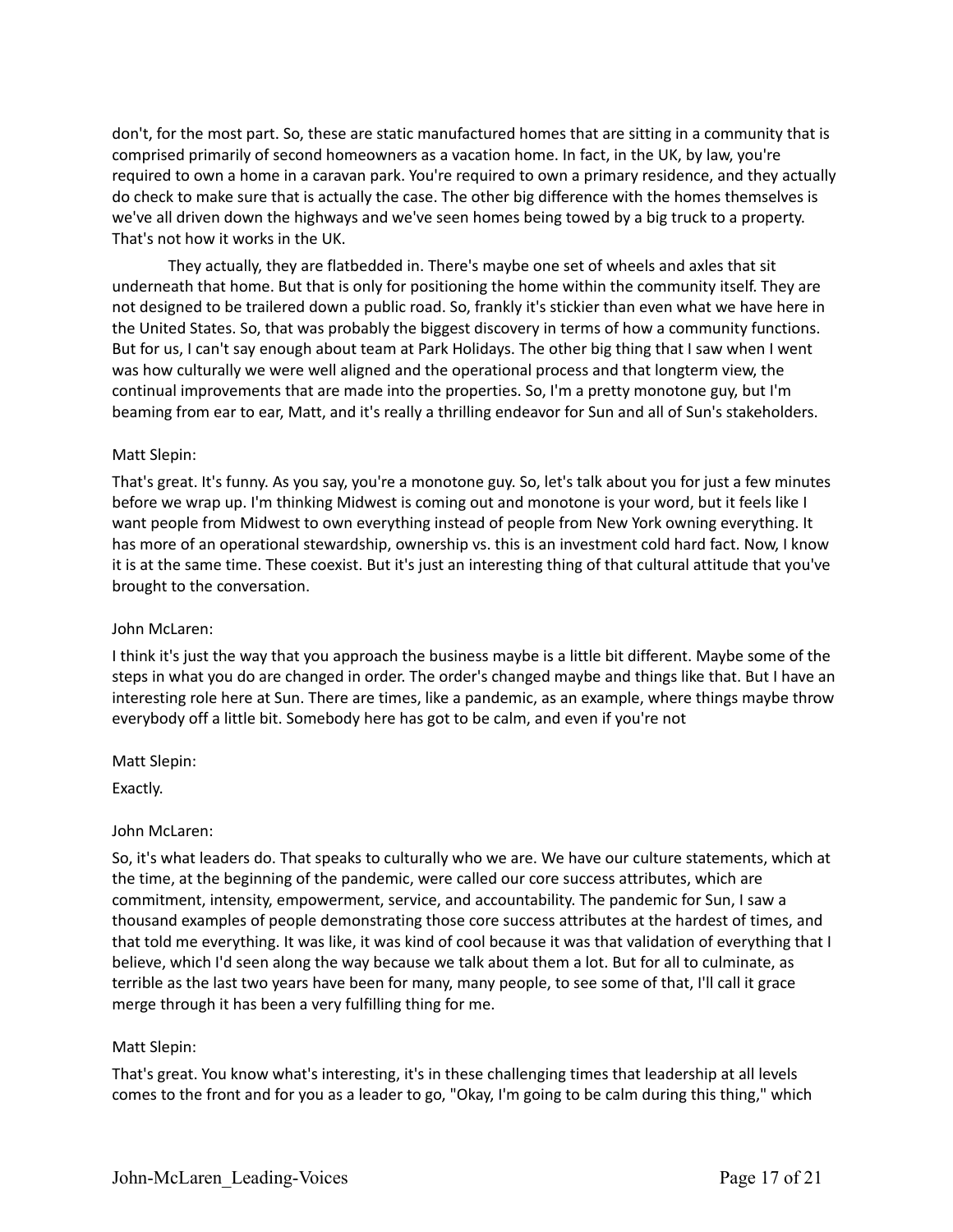who knows what's going on, for me, it was actually my third or fourth crisis when COVID hit and it was the first one of them where instead of freaking out, more or less, I got really calm and said, "Okay, we know what to do. We're just ready for dealing with this thing." But then also, that translates all the way down to your people and the level of empathy that they're dealing with for your residents, but that's built into your DNA as well.

# John McLaren:

Yeah, and what a difference that makes. It's like, yeah. To echo a little bit about what you're saying, we deal with the occasional weather event from time to time. Okay?

Matt Slepin:

I bet you do.

### John McLaren:

As you might imagine, we have a very refined emergency response plan. So, when the pandemic hit, although there isn't any company that was prepared for a pandemic, We were more prepared just from a cultural perspective and the things that we had in place for dealing with emergencies in general. I think that the probably, I call it the single biggest accidentally brilliant thing we did was my core group got together in the very beginning and thinking about all the questions we need to answer in an unfamiliar situation. We actually opened it up to the entire company and within a couple hours, had a thousand questions.

Matt Slepin:

Right. The fridge. Yeah.

# John McLaren:

Yeah. You don't use this word all the time, but it was awesome what came in because we could have never gotten our plan in place and the execution underway quicker without just the broadest collaboration we've ever had as an organization with people looking at what was happening from all different perspectives. To be able to go through and tick off all those different questions in very rapid sequence, it was very powerful. It set things up for a much better path.

# Matt Slepin:

Yeah. It's interesting. So, first of all, you know how to deal with crises and, gosh, you have communities in Florida where you're going to have hurricanes. So, you have emergency response capability within your company. Second thing is you're going to admit that you just don't know what to do in a pandemic. So, you have to get outside or internal people thinking about it.

#### John McLaren:

My father was a sovereign captain and he would always say growing up, he goes, "If you're in the middle of the North Atlantic and you've got a hundred foot swells pounding down on you, doesn't matter how you got there. What's the solution" But that's what we're focused on at every different level. Okay? But more importantly, one of the things that I always share with our team is a quote that they've heard many times, which is, "Execute and refine, which is in the end, make decisions. Okay? They might not be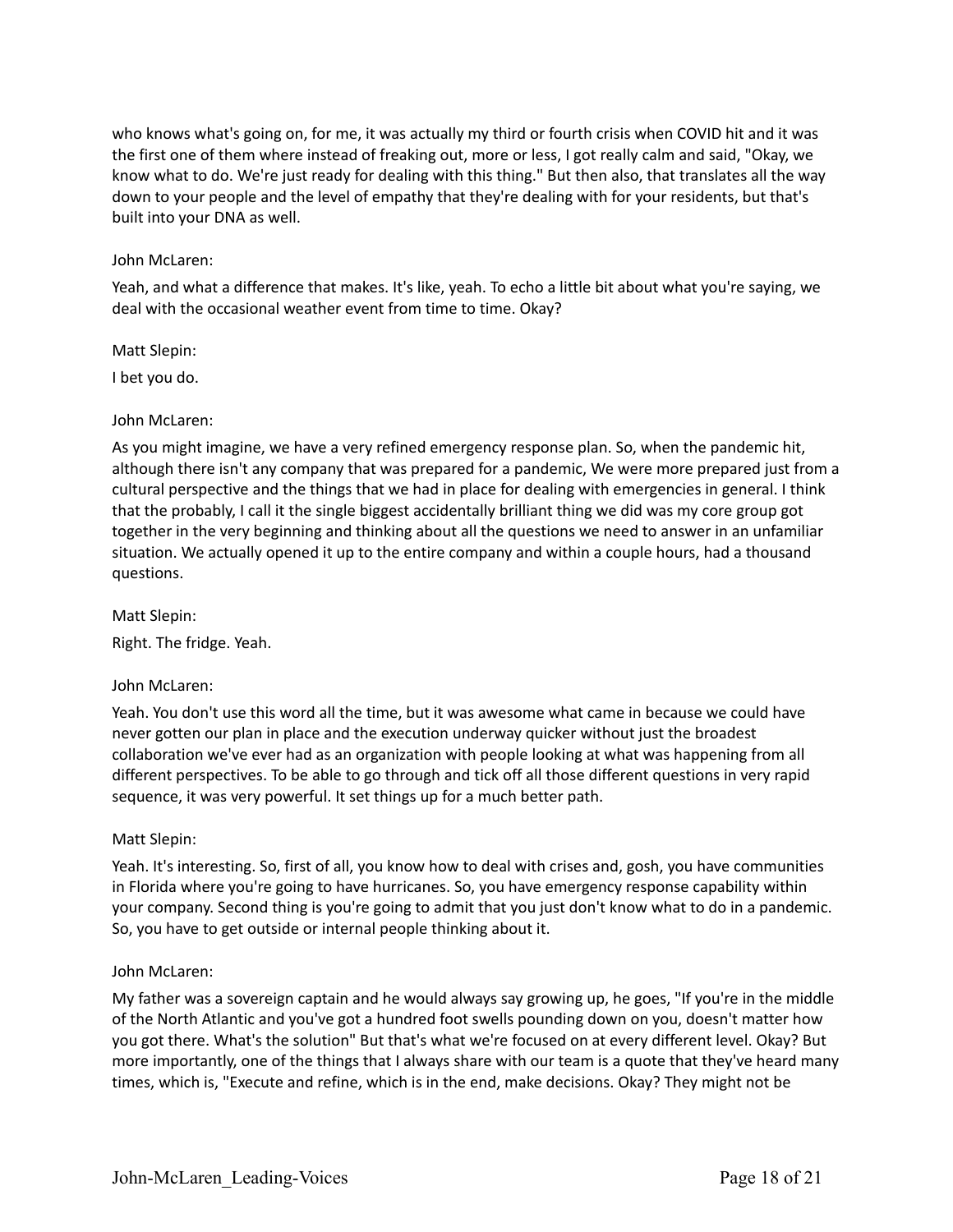perfect, we can refine them, but if we're making decisions and we're moving forward, we're going to do very well.

### Matt Slepin:

Let me ask a different kind of question. This might be the first Leading Voices where I've talked to someone who has a COO title. You also have President title. So much of what we've talked about is COO-ish conversation, and I'm a little bit curious about the difference for you and your wisdom that you could help with our audience to think about the word COO vs. the word CEO and where those differentiate in terms of strategy vs. operational stuff maybe. But just talk a little bit about that because we've been very operational in the conversation, which I love and respect.

### John McLaren:

Yep. I think the way I describe it for me is Gary has been our CEO here at Sun for over 28 years. He's a visionary leader. He's a gifted deal maker. So, the combination of him and I, and I say this humbly because I really don't like talking about myself very much, but it's been a really great partnership because I would say he's definitely the more visionary side of things and say, "What if we tried this? What if we tried that?" That trickles down all the way through the organization where we've got a team full of people that can execute, and that's where I sit in operationally putting some of these visions into play and getting from A to Z very quickly. So, I'd describe him as really the visionary for the company where I am the operator of the company with some vision to go with it too, but we've been working this partnership now for 20 years. So, it's almost like you can sit in a room and look at each other and know what you're thinking-

Matt Slepin:

Of course.

John McLaren:

... and then how that all connects and comes together in terms of a successful strategy.

#### Matt Slepin:

Yeah. My metaphor for this is the yin and yang, and you got to have one of each. Then when they compliment each other as well and you finish each other's sentences, you got to have a company that works.

John McLaren:

Yeah. So, it makes it very thrilling.

#### Matt Slepin:

Congratulations on that. We've talked about you through the conversation. So, we may miss that part of the conversation where I formally ask you about your whole background. But is there any antecedents in your background that you want to talk about that helps us understand how you got here?

#### John McLaren:

Real estate was not my intended path. Sort of got into an accident. I actually started out as a residential realtor and then went from there into the financial side of the business for seven years.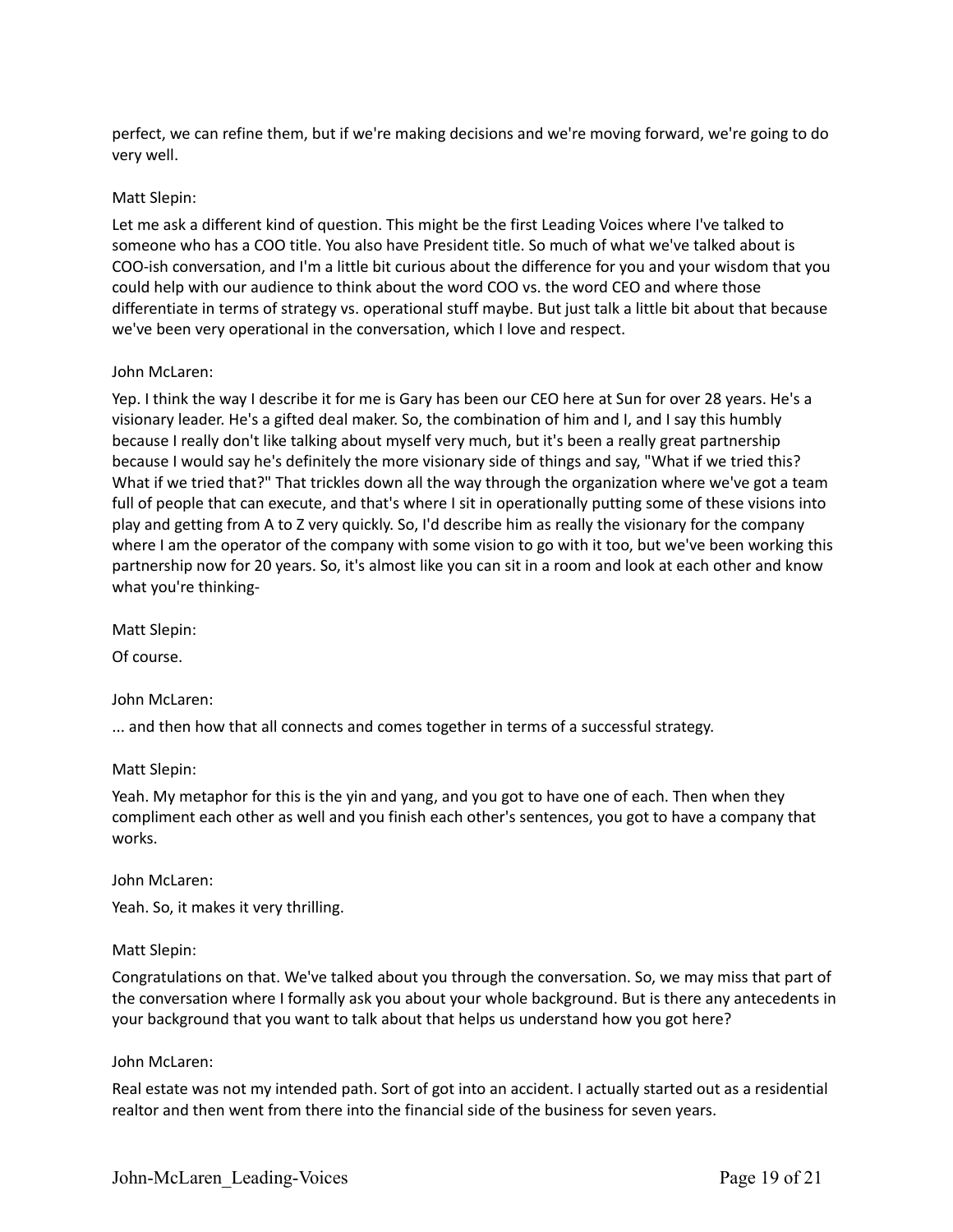Matt Slepin: Of this business?

### John McLaren:

Yeah. I was with a company called Greentree, which became Conseco, and spent five years on really, we'll call it the backend operations. So, it was more the collection side of the business and selling foreclosures and things like that. So, it was a great way to cut your teeth. It was interesting, as you might imagine.

# Matt Slepin:

Was that during the S&L crisis? What were the years? Were there a lot of foreclosures then in this asset type?

### John McLaren:

Yeah. Towards the end, yes. But this was between '95 and 2000. Then in 2000, Conseco had created a Six Sigma program, which was still kind of a new thing. GE was very much into Six Sigma. Conseco CEO was Gary Wendt, who came from GE Capital, and he brought Six Sigma with them. So, I applied and was accepted to be a black belt is what they called us in Six Sigma. So, that was a bit of an epiphany moment for me where it was really ... Up until that point, I was really isolated to the regions where we were in, didn't understand how the business fully operated until I got into Six Sigma and started having some projects, and that kind of opened my eyes.

So, from there, I left the company in 2002 and joined Sun. I had a small portfolio. I was a regional. I've had two positions over the course of my career here that didn't exist until I created them and pitched them, and it made sense. I ask people today, if there's a need, you see a business case for something, it could become something very big for the organization. So, in my case, home leasing was that initially and then really, the sales side was the second one before I became Chief Operating Officer.

# Matt Slepin:

That's great. Last question on Leading Voices is always the same, which is what's your advice for a young person getting into their career in real estate?

#### John McLaren:

I think I would equate it to what I've heard. I have a daughter who just graduated from college and it always makes me chuckle when I hear her or friends, it's great that they've gotten new positions. They're just getting out of college. They're getting their first jobs and they describe them as their dream job. The fact is, is they don't know that yet.

#### Matt Slepin:

They don't know anything yet. Yeah.

#### John McLaren:

Yeah. I guess if I were to give advice, it would be, be flexible because it's important to have a path and have a direction and to chart that path. It's important to meander around that path because you'll see more along the way. You never know what's really going to invigorate you in a direction that you want to